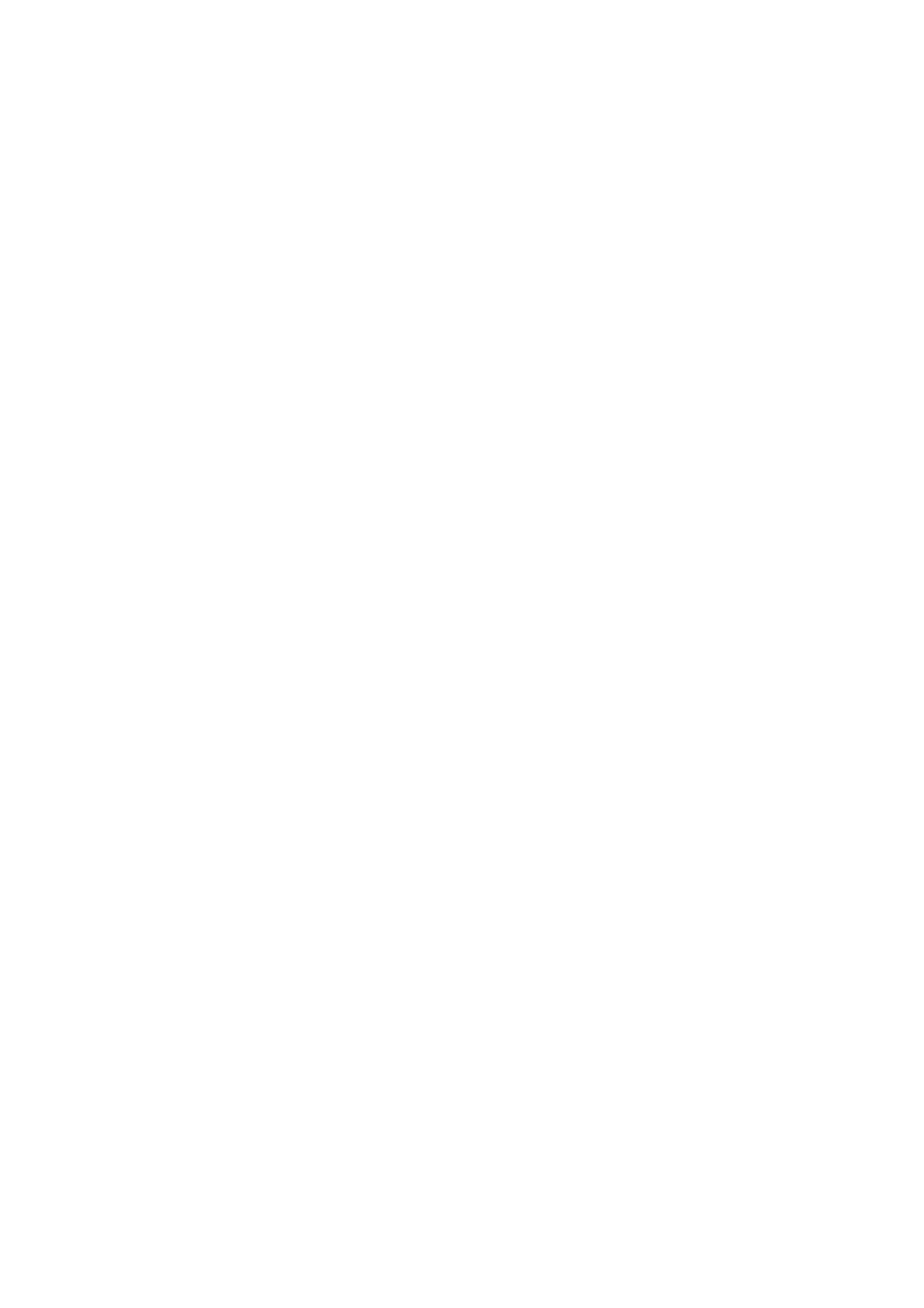#### **DH INFORMATION READER BOX Policy Contract Provide Estates** HR / Workforce Commissioning Management IM & T Planning / Finance Clinical Social Care / Partnership Working **Document Purpose Gateway Reference Title Author Publication Date Target Audience Circulation List Description Cross Ref Superseded Docs Action Required Timing Contact Details** 133 Waterloo Road The Mental Capacity Act created the Independent Mental Capacity Advocates (IMCAs) service and this is the third annual report of their activities. Over 9,000 people benefited from the support of IMCAs last year. This represents a 39% increase in referrals. DH/social care/dignity and safety 18 Nov 2010 PCT CEs, NHS Trust CEs, SHA CEs, Care Trust CEs, Foundation Trust CEs , Medical Directors, Directors of PH, Directors of Nursing, Local Authority CEs, Directors of Adult SSs, PCT Chairs, NHS Trust Board Chairs, Special HA CEs, Directors of HR, Directors of Finance, Allied Health Professionals, GPs, Communications Leads, Emergency Care Leads, Directors of Children's SSs N/A N/A N/A 15060 For Information **For Recipient's Use** The Third Year of the Independent Mental Capaciy Advocate service (2009- 2010) London SE1 8UG Lucy Bonnerjea Department of Health Wellington House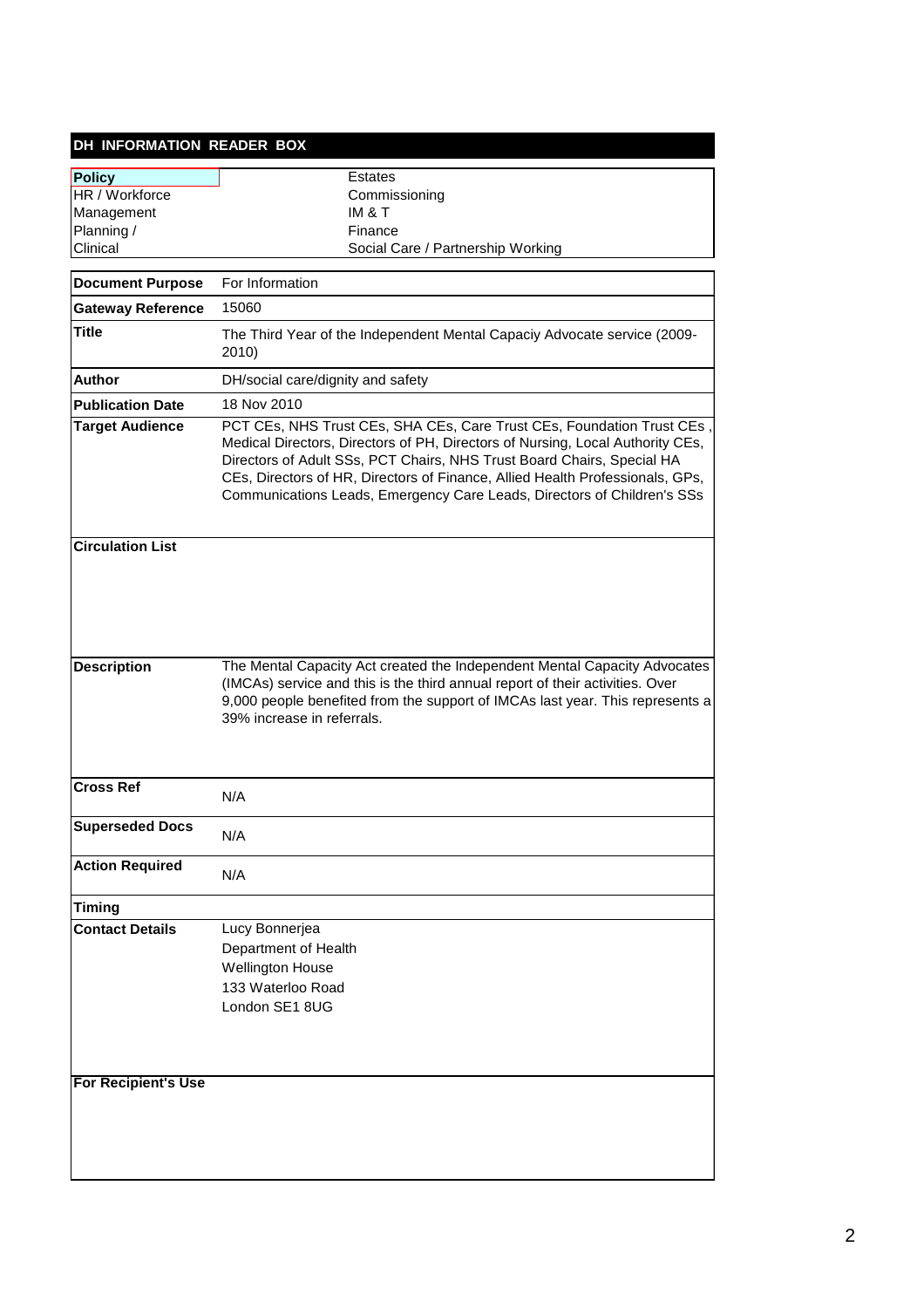**Prepared by Lucy Bonnerjea** 

**Department of Health** 

© Crown copyright Year 2010 First published November 2010 Published to DH website, in electronic PDF format only. <http://www.dh.gov.uk/publications>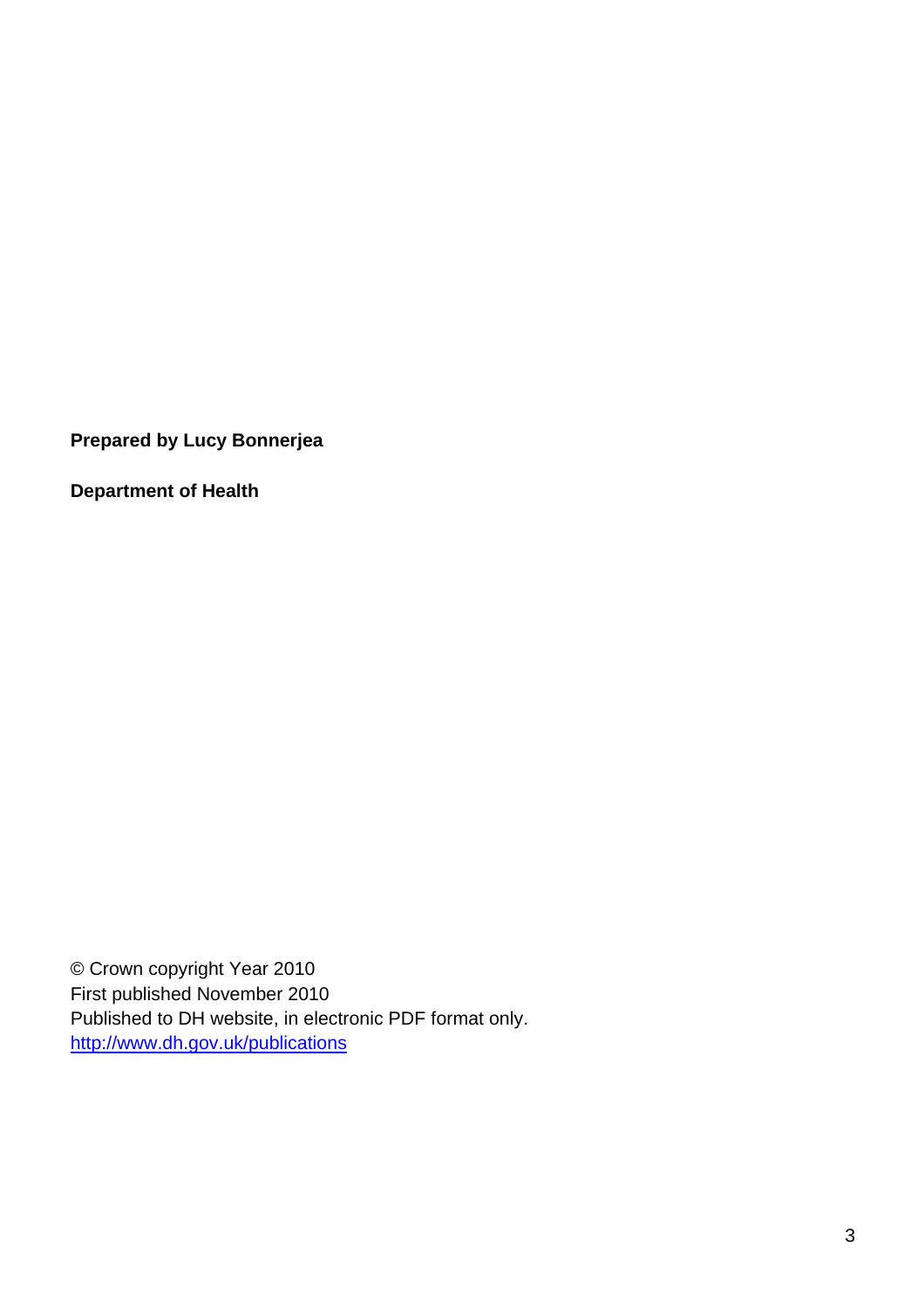# *The Third Year of the Independent Mental Capacity Advocacy (IMCA) Service 2009 /2010*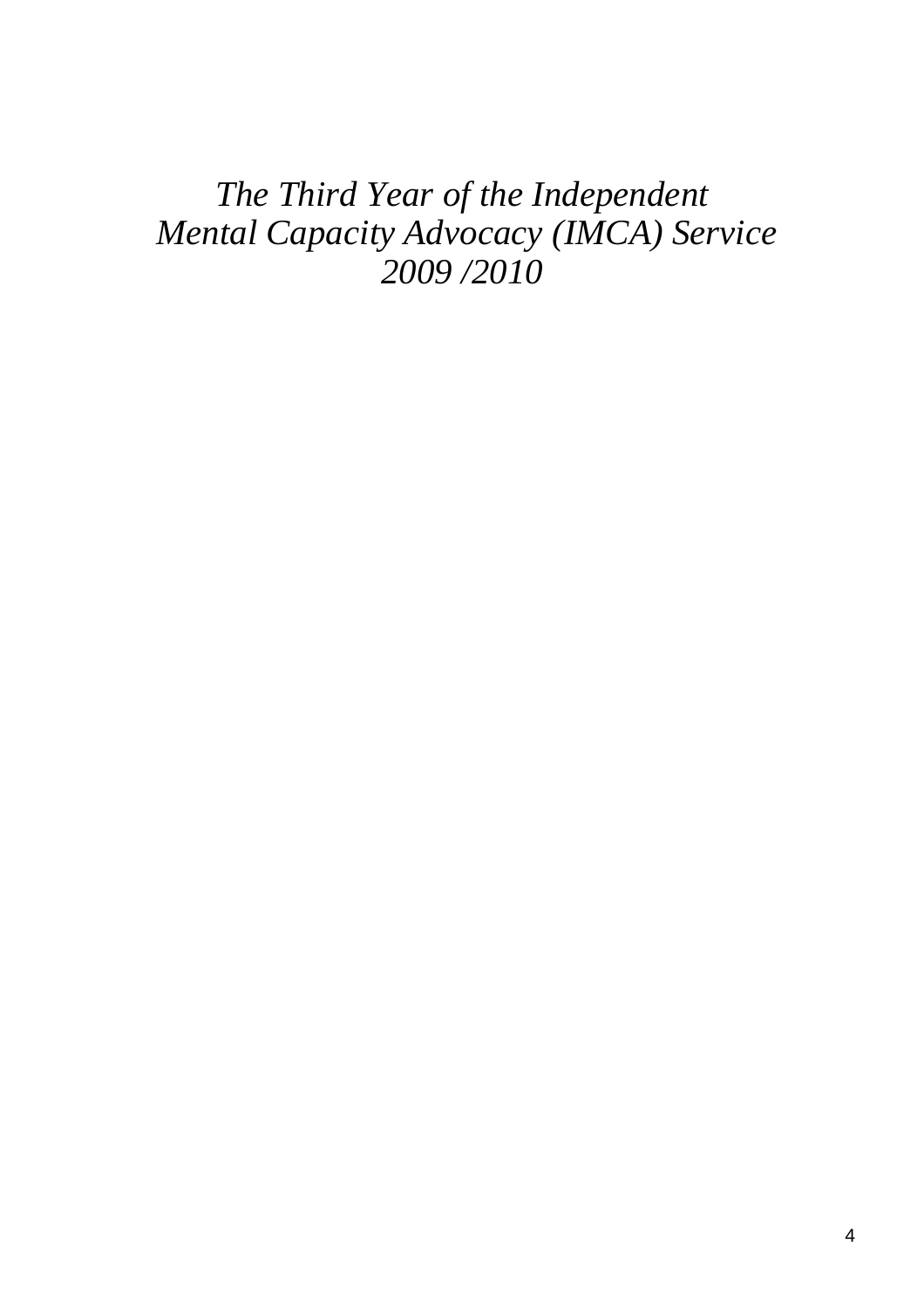# **Contents**

| <b>Key Points and Summary</b>                           |   | 3               |
|---------------------------------------------------------|---|-----------------|
|                                                         |   |                 |
| Main report                                             |   |                 |
| The origin of the IMCA Service                          |   | 5               |
| The Deprivation of Liberty Safeguards                   |   | 5               |
| The source of the data                                  | 6 |                 |
| Number of eligible IMCA instructions                    |   | 6               |
| Who benefits from the IMCA Service?                     |   | 8               |
| Why people may lack capacity to make decisions          |   | 10              |
| Where were people staying when the IMCA was instructed? |   | 12 <sup>°</sup> |
| What were the serious medical treatment decisions?      |   | 13              |
| What were the outcomes of the accommodation decisions?  |   | 15              |
| <b>Deprivation of Liberty Safeguards</b>                |   | 16              |
| <b>IMCA</b> reports                                     |   | 18              |
| Formal actions taken by IMCAs                           |   | 19              |
| <b>National Advocacy Qualifications</b>                 |   | 20              |
| <b>Good practice</b>                                    |   | 20              |
| Appendix: IMCA Instructions by LA                       |   | 21              |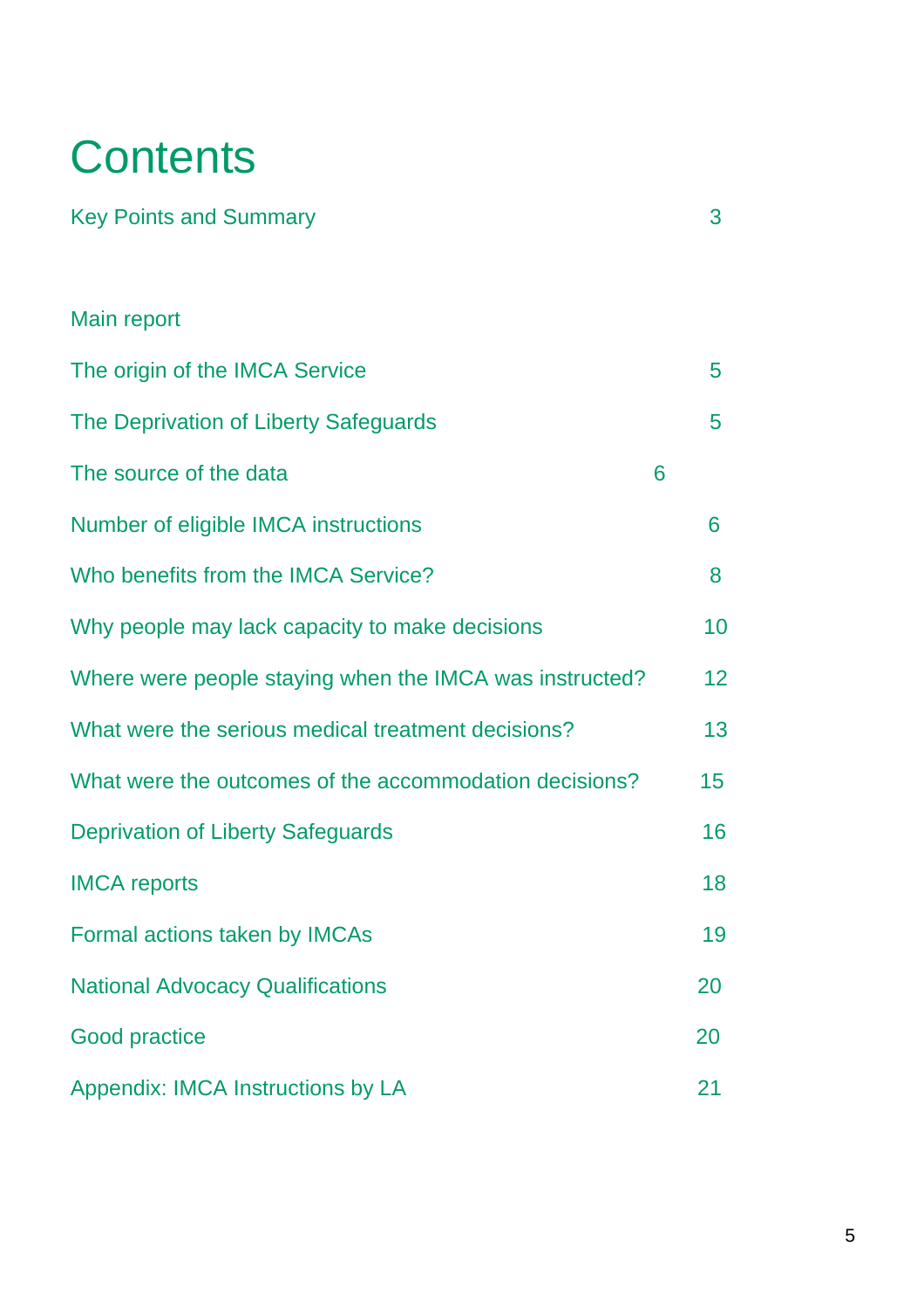# Key points

- The range of decisions IMCAs are involved in was extended by the introduction of the Deprivation of Liberty Safeguards.
- Across England there was a 39.4% increase in the number of people supported and represented by an IMCA compared to last year.
- The IMCA service was supported by three initiatives on quality:

-the advocacy qualification now available through City and Guilds; -the development of good practices guides by the Social Care Institute of Excellence and ADASS; and

- the Quality Mark system developed by Action for Advocacy.
- There continues to be a wide variation in the number of IMCA instruction by local authority. This suggests that many vulnerable people without family or friends to represent them are may not be being referred to an IMCA for support for critical decisions which they lack capacity to make themselves.

# **Summary**

The Mental Capacity Act 2005 created the Independent Mental Capacity Advocate (IMCA) service as a safeguard for people without the capacity to make certain important decisions. The Act also introduced a legal duty on NHS bodies and local authorities to refer eligible people to the IMCA service. The IMCA service started on 1<sup>st</sup> April 2007 and this is the report on its third year's work ( $1<sup>st</sup>$  April 2009 –  $31<sup>st</sup>$  March 2010).

The role of the IMCA is to represent and support people at times when critical decisions are being made about their health or care. They are mainly involved when the person lacks capacity to make these decisions themselves and they do not have family or friends who can represent them.

The Deprivation of Liberty Safeguards (DOLS) amended the Mental Capacity Act and were implemented on the 1<sup>st</sup> April 2009. They extended the IMCA role to support people who may be, or are being deprived of their liberty. This report includes information about the first year of these new DOLS IMCA roles.

Data about the IMCA service is collected by IMCA providers on a national database maintained by the Health and Social Care Information Centre. This report presents the information recorded on this database.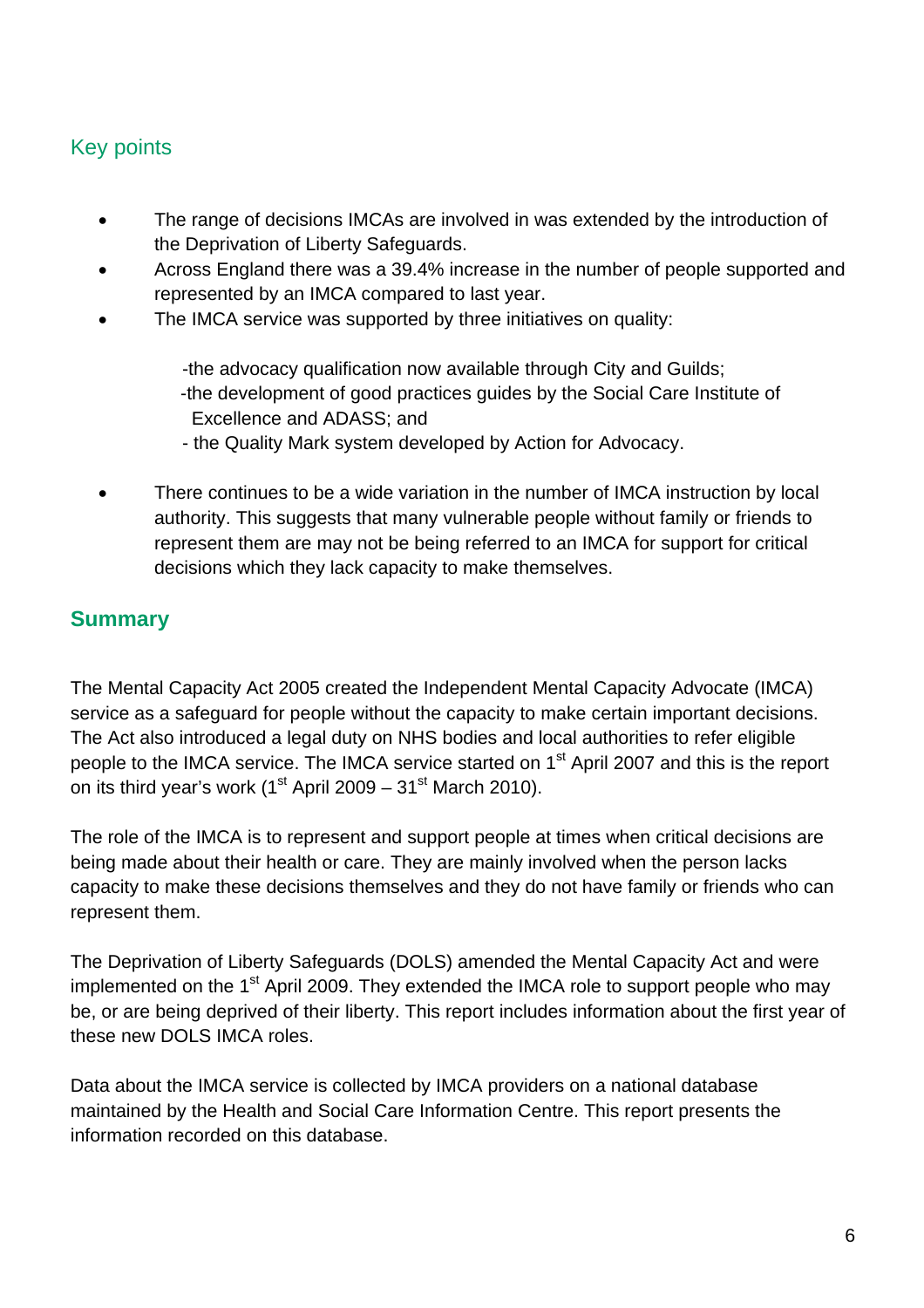During the third year 9,173 people received representation from the IMCA service. This is a 39.4% increase from the previous year. Just under half of this increase (46.9%) is accounted for by the new DOLS IMCA roles.

Four thousand and eighty seven (4087) IMCA instructions were in relation to accommodation decisions – decisions about where a person should live. This is an increase of 16.9% over the last year. Six hundred and seventeen (617) were represented in care reviews; this is an increase of 59.4%. One thousand, three hundred and sixteen (1316) people were represented in decisions about serious medical treatment, which is a 36% increase. One thousand three hundred and twenty six (1326) people were represented in adult protection proceedings, which is a 38.1% increase. There were one thousand two hundred and fourteen (1214) IMCA instructions related to the Deprivation of Liberty Safeguards.

The Department of Health is pleased that there has been a continuing increase in instructions to the IMCA service in all areas. However there are still wide disparities in the rate of IMCA instructions across different local authorities which cannot wholly be explained by population differences. It is likely that some people are not referred to an IMCA, particularly when serious medical treatment decisions are being made.

The Mental Capacity Act Code of Practice states that local authorities and NHS trusts should have policies on when IMCAs should be instructed to represent people who are the focus of safeguarding adults' procedures and care reviews. Many local authorities have a policy on the involvement of IMCAs in safeguarding policy based on a model developed by ADASS and SCIE. There are however few policies covering care reviews. This includes many PCTs who do not have policies for the involvement of IMCAs in continuing NHS healthcare reviews.

The Department of Health has supported a number of initiatives relating to the quality of the IMCA service. This includes a qualification for IMCAs provided through City and Guilds; the development of good practice guides by Action for Advocacy, the Social Care Institute for Excellence and ADASS; and a quality mark initiative developed by Action for Advocacy.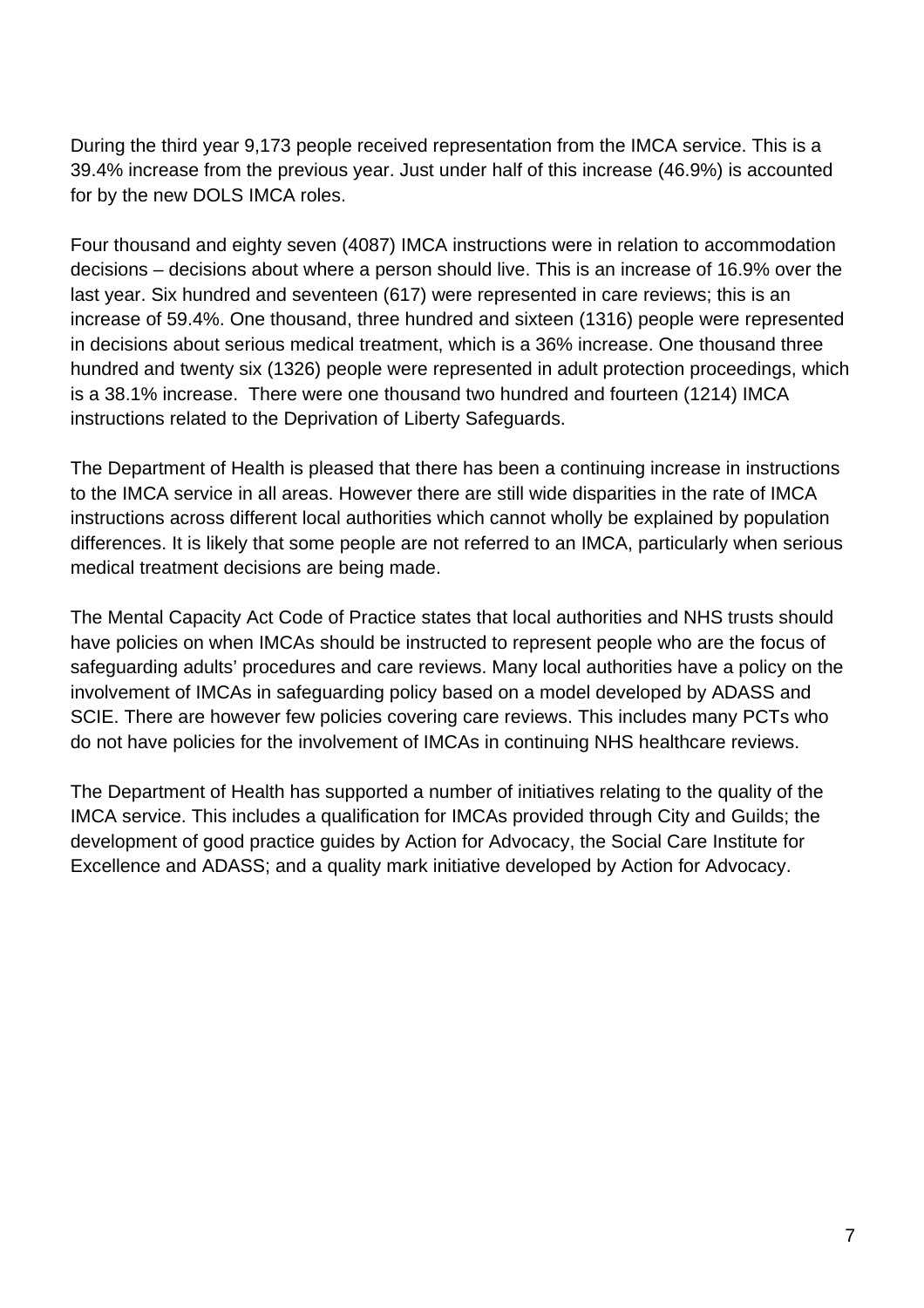# Main report

# The origin of the IMCA service

The Mental Capacity Act 2005 created the Independent Mental Capacity Advocate (IMCA) service – and equally importantly - the legal duty to instruct the IMCA service in certain situations. The purpose of the IMCA service is to provide a safeguard to particularly vulnerable people who may lack the capacity to make critical decisions.

The duty to instruct the IMCA service applies to specific decisions in relation to people who lack capacity to make those decisions. The decisions identified in the original Act were: serious medical treatment and a move to, or a change in, long term accommodation. Regulations then introduced two further decisions where an IMCA service may be instructed: adult protection situations and care reviews. Apart from adult protection cases where this criteria does not apply, eligibility is targeted to those without the support of family and friends to assist in the decision making. IMCAs have been providing support to eligible people in all these areas since April 2007.

# The Deprivation of Liberty Safeguards

The Mental Capacity Act 2005 was amended by the Mental Health Act 2007. This added new provisions to the Act: the deprivation of liberty safeguards. The safeguards focus on some of the most vulnerable people in our society: those who for their own safety and in their best interests need to be accommodated under care and treatment regimes that may have the effect of depriving them of their liberty, but who lack the capacity to consent to the regime. The Deprivation of Liberty Safeguards (DOLS) extended the IMCA role to supporting and representing people who may be either lawfully or unlawfully being deprived of their liberty. The Department of Health supported the training of IMCAs in preparation for this extension to their role. This training was developed by Advocacy Partners and delivered by Action for Advocacy.

There are three distinct IMCA roles in the Deprivation of Liberty Safeguards. These are referred to by the Sections in the amended Mental Capacity Act where they are described.

Section 39A IMCAs: Supporting and representing people who are being assessed as to whether they are being, or need to be deprived of their liberty.

Section 39C IMCAs: Covering gaps in the appointments of relevant person's representatives for people who are subject to an authorisation.

Section 39D IMCAs: Providing support to a person or their unpaid relevant person's representative in relation to their rights where a deprivation of liberty has been authorised.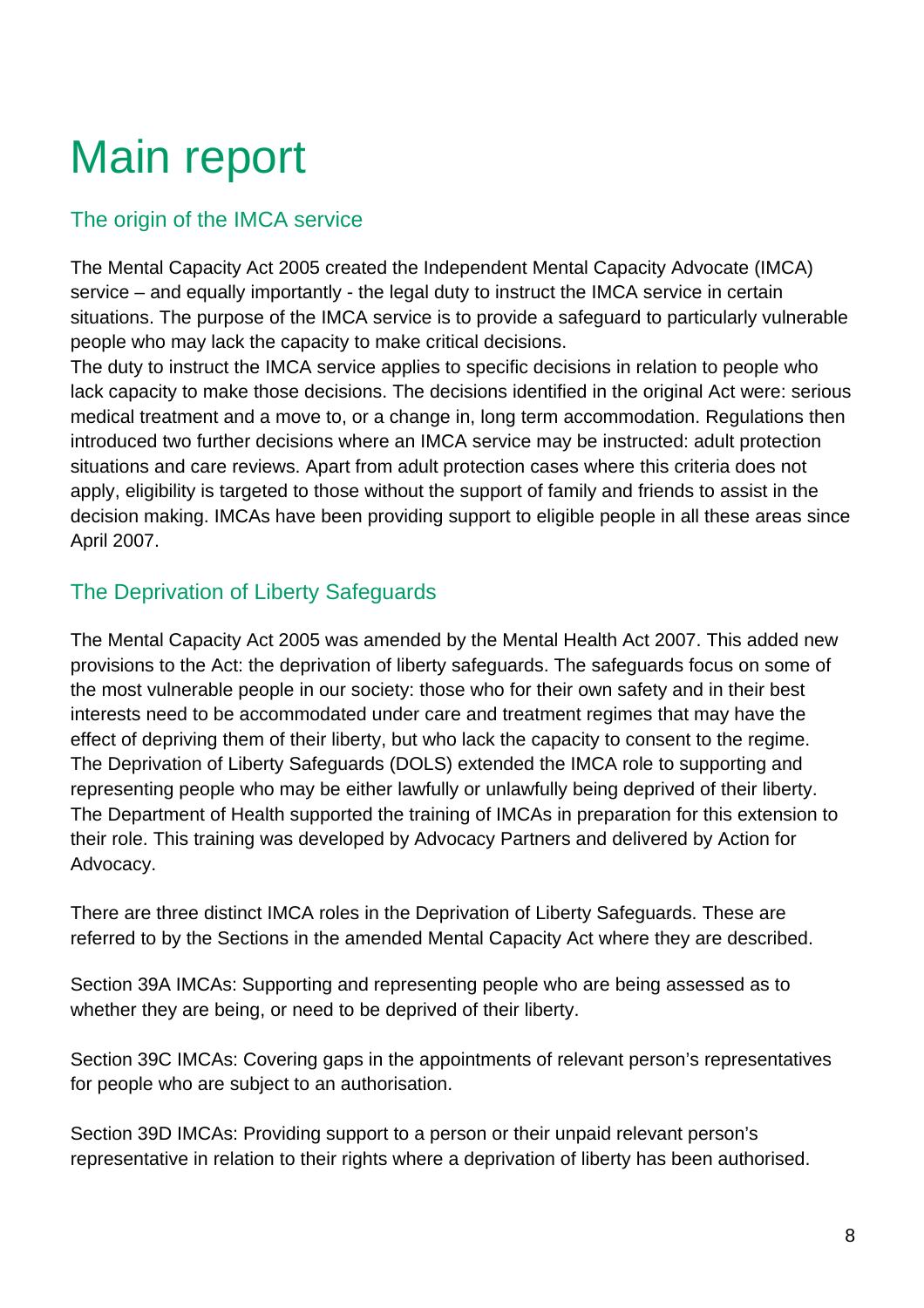These roles have distinct powers and responsibilities. Collectively in the report they are referred to as the DOLS IMCA roles.

# The source of the data

Since the IMCA service began in April 2007 IMCA providers have been recording details about each case on a national database maintained by the Health and Social Care Information Centre. This report provides information about recorded IMCA referrals which were made on or between the  $1<sup>st</sup>$  April 2009 and the 31<sup>st</sup> March 2010.

The database records data for England and Wales. This report only includes the data for England.

# Number of eligible IMCA instructions

There were 9173 eligible IMCA instructions during year 3. This represents an increase of 39.4% on year 2. Table 1 shows the eligible instructions for the first three years by reason for IMCA instruction. The numbers for year 3 are identified. The type of eligible instruction was unrecorded in 613 cases.



#### **Table 1 Eligible IMCA instructions**

The table shows that each year there have been increases in all areas of IMCA instructions.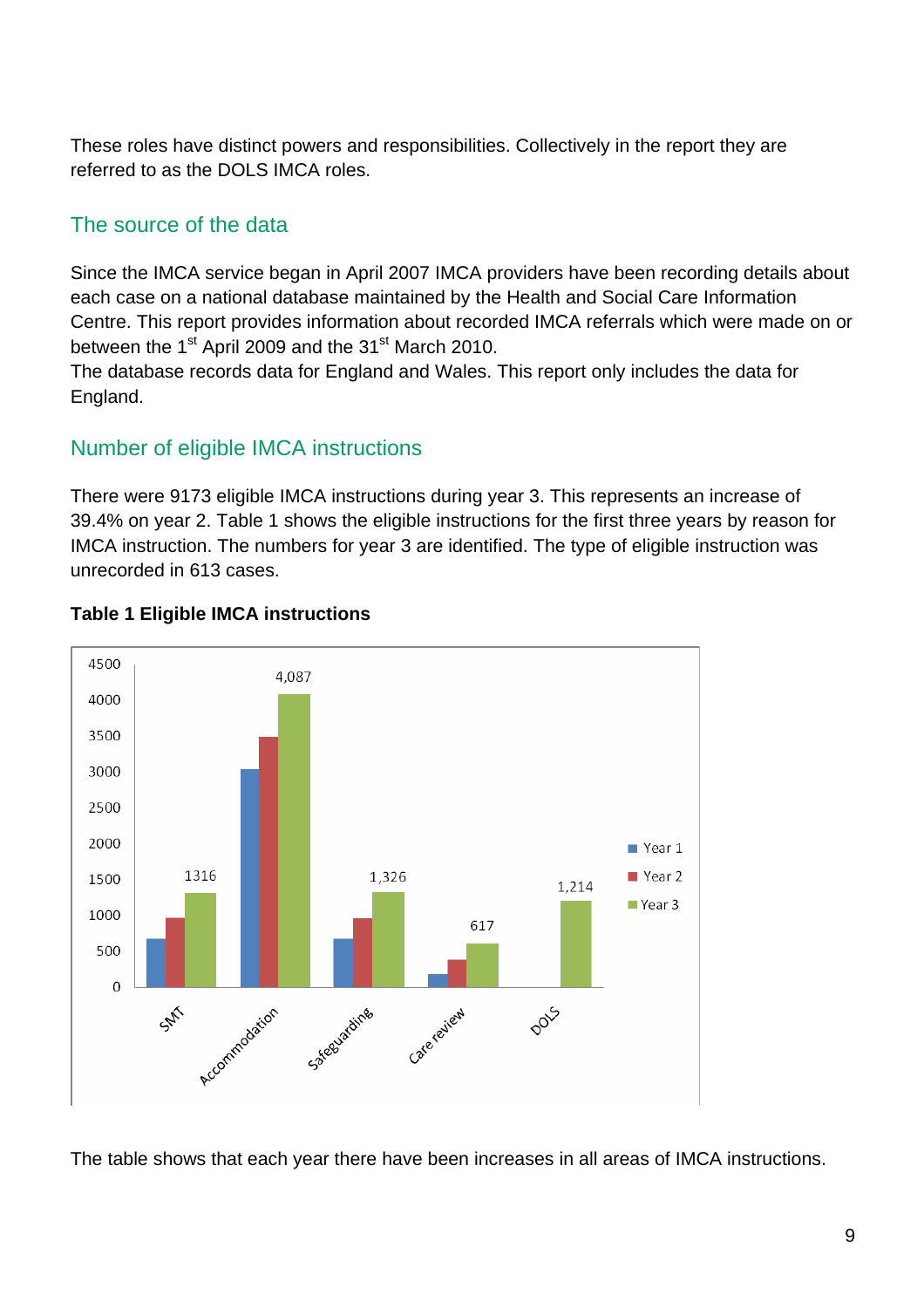Accommodation decisions continue to dominate the work of IMCAs making up 44.5% of all eligible instructions in year 3. The number of DOLS instructions in the third year (1,214) is similar to that of serious medical treatment (SMT) and safeguarding adults instructions.

Table 2 shows the numbers of instructions for each of the last 12 months. There are two clear dips in the rate of instructions. These are around the months of August and December/January. This may be a refection of holiday patterns in local authorities and NHS trusts affecting levels of activity.

The level of DOLS instructions was consistent throughout the year. This suggests a consistent understanding by many supervisory bodies of the IMCA roles in DOLS when the safeguards were first implemented in April 2009.



#### **Table 2 Eligible instructions by month**

#### Who benefits from the IMCA service

Just over half (53.4%) of people receiving the IMCA service were women in year 3 which is consistent with the two previous years (year 1: 53.5%, year 2: 53.4%). This is slightly higher than the percentage of women in the adult population in England which currently stands at 51.2[%1.](#page-10-0) This variation can be partly explained by the age profile of people receiving the IMCA service. Table 3 shows the gender breakdown by reason for instruction where known. It reveals two significant variations in gender. The first being the relatively high proportion of

<span id="page-10-0"></span>\_\_\_\_\_\_\_\_\_\_\_\_\_\_\_\_\_\_\_\_\_\_\_\_\_\_\_\_\_\_\_\_\_\_<br><sup>1</sup> Mid -2009 Population Estimates England, Office for National Statistics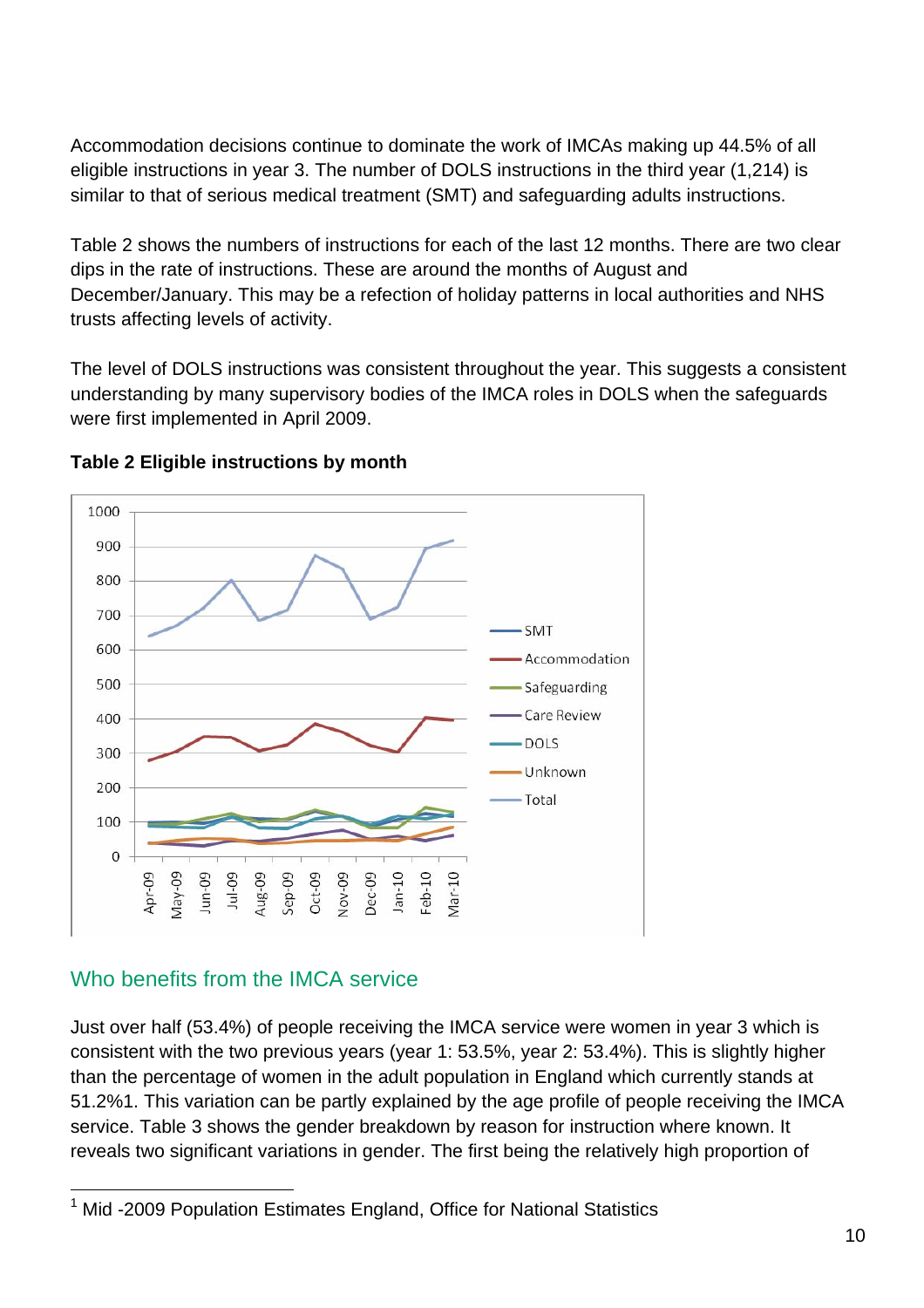women represented for safeguarding issues (61.8%) and the relatively low proportion of women represented for serious medical treatment decisions (46.1%).



#### **Table 3 Gender**

The age profile of people instructed to the IMCA service has been consistent for the first three years. For example, people aged 80 and above have always represented about a third of all instructions (year 1: 33.5%, year 2: 33.5%, year 3: 34.0%). Similarly people between the ages of 66 and 79 represent about a quarter of all instructions (year 1: 24.3%, year 2: 24.1%, year 3: 25.7%).

Table 4 shows the age of people instructed by reason of instruction where known. The instructions for people under the age of 18 are not shown because these are so low (8 accommodation and 1 safeguarding instructions).

There are some clear age variations in the reasons for instructions. The age profile for serious medical treatment decisions stands out as being significantly different. For example, people 80 and over make up only 17.3% of serious medical treatment instructions compared to 36.8% of all other eligible instructions. Whilst those people between the ages of 46 and 65 make up 40.3% of serious medical treatment instructions compared to 20.9% of all other eligible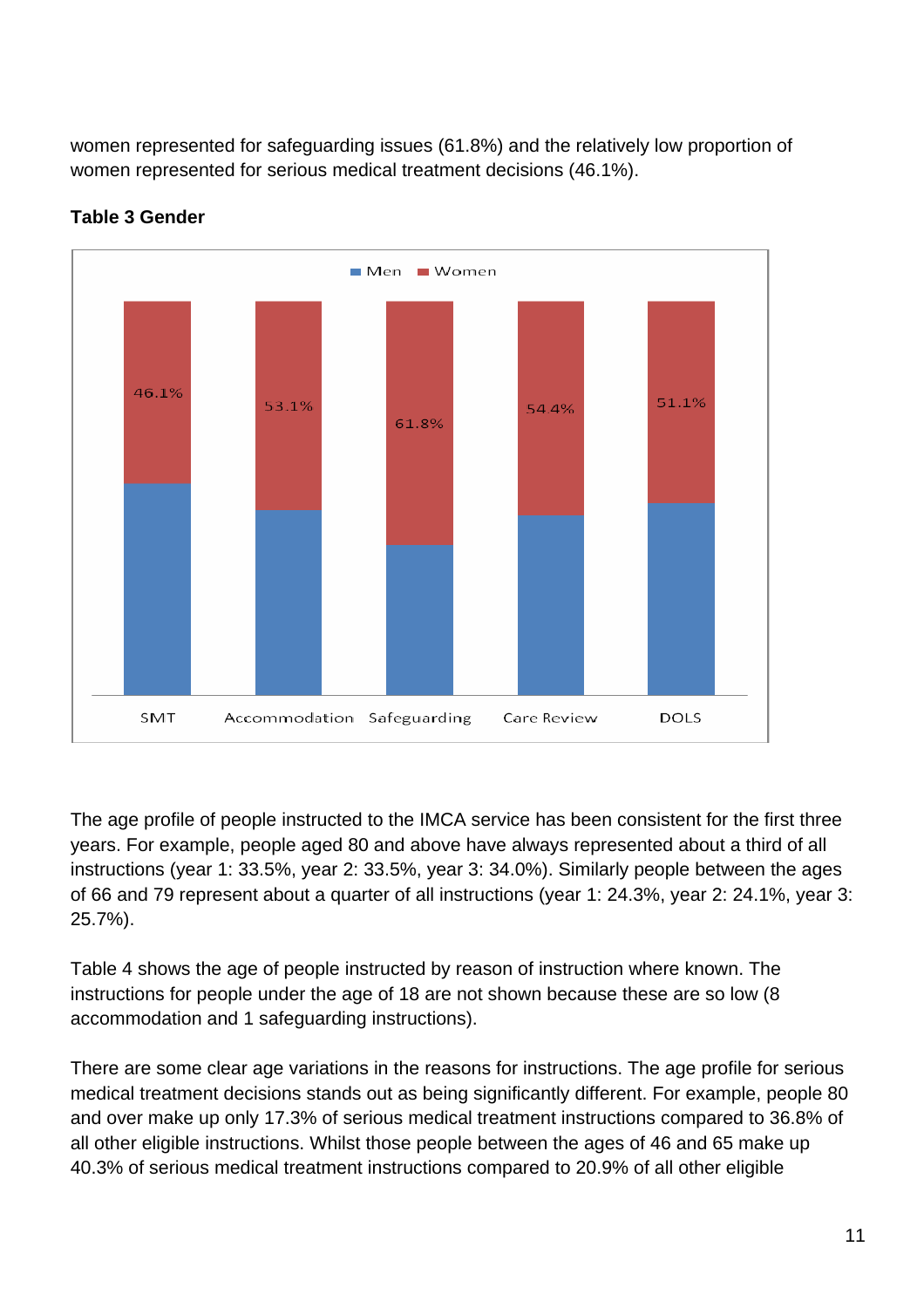instructions. This pattern is found in the previous year's data and does raise questions about why there is this variation in gender in instructions to the IMCA service.



**Table 4 Age profile by reason for instruction** 

Table 5 shows the ethnicity of the people instructed where known. This is broadly in line with the population of England. Because of the majority of people who receive the service are 66 or over, a comparison for the number of men over 65 and women over 60 is given<sup>[2](#page-12-0)</sup>.

<span id="page-12-0"></span> <sup>2</sup> Source **[Current Estimates - Population Estimates by Ethnic Group Mid-](http://www.statistics.gov.uk/downloads/theme_population/Tables_EE1-EE6_2007.xls)[2007 \(experimental\)](http://www.statistics.gov.uk/downloads/theme_population/Tables_EE1-EE6_2007.xls)**, Office of National Statistics.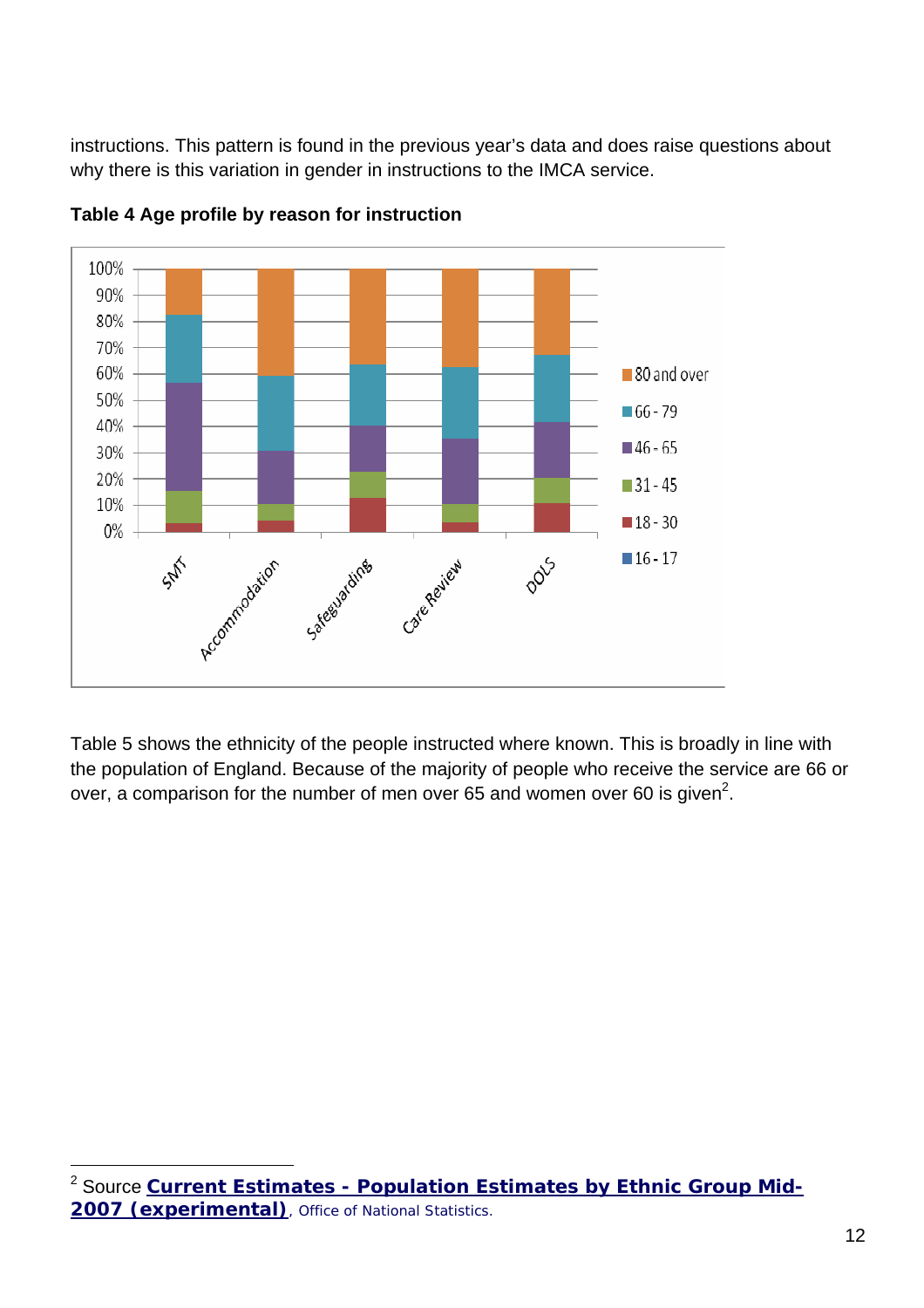| Table 5 Ethnicity of people receiving the IMCA service |  |  |  |  |
|--------------------------------------------------------|--|--|--|--|
|                                                        |  |  |  |  |

| <b>Ethnic group</b>                             | <b>IMCA</b><br>instruct<br>ions (n) | <b>IMCA</b><br><b>instructions</b><br>(%) | <b>England</b><br>population<br>all ages (%) | England:<br>men $65+$<br>women $60+$<br>(%) |
|-------------------------------------------------|-------------------------------------|-------------------------------------------|----------------------------------------------|---------------------------------------------|
| <b>White</b>                                    | 8238                                | 92.7%                                     | 90.9%                                        | 95.9%                                       |
| <b>Asian or Asian</b><br><b>British</b>         | 253                                 | 2.8%                                      | 4.6%                                         | 2.2%                                        |
| <b>Black or Black</b><br><b>British</b>         | 254                                 | 2.9%                                      | 2.3%                                         | 1.3%                                        |
| <b>Mixed</b>                                    | 82                                  | 0.9%                                      | 1.3%                                         | 0.3%                                        |
| Chinese,<br>including<br><b>British Chinese</b> | 14                                  | 0.2%                                      | 0.4%                                         | 0.2%                                        |
| <b>Other</b>                                    | 41                                  | 0.5%                                      | 0.4%                                         | 0.2%                                        |

### Why people may lack capacity to make decisions

The first stage of the mental capacity assessment is to identify if a person has an impairment of the function of the brain. The most common impairments for people receiving the IMCA service in year 3 were dementia (37.6%), learning disabilities (23.3%) and mental health problems other than dementia (12.3%). These are very similar to the figures for year 2 (35.3 %, 20.4% & 13.7% respectively). The other known impairments recorded for year 3 were: cognitive impairment (8.1%), acquired brain damage (4.4%), serious physical illness (3.6%), autistic spectrum disorder (2.3%) and unconsciousness (0.4%). The impairment was unknown is 8% of cases.

Table 6 shows the percentage of the three most common impairments for the different types of instructions where both are known. The proportions for serious medical treatments are significantly different to all other instructions. The relatively low proportion of people with dementia who received the support of an IMCA for a serious medical treatment decision (15.2%) reflects the relatively low number of people over 80 identified above who receive this service. It is also significant the high proportion of people with learning disabilities who are supported by IMCAs for serious medical treatment decisions (44.9%).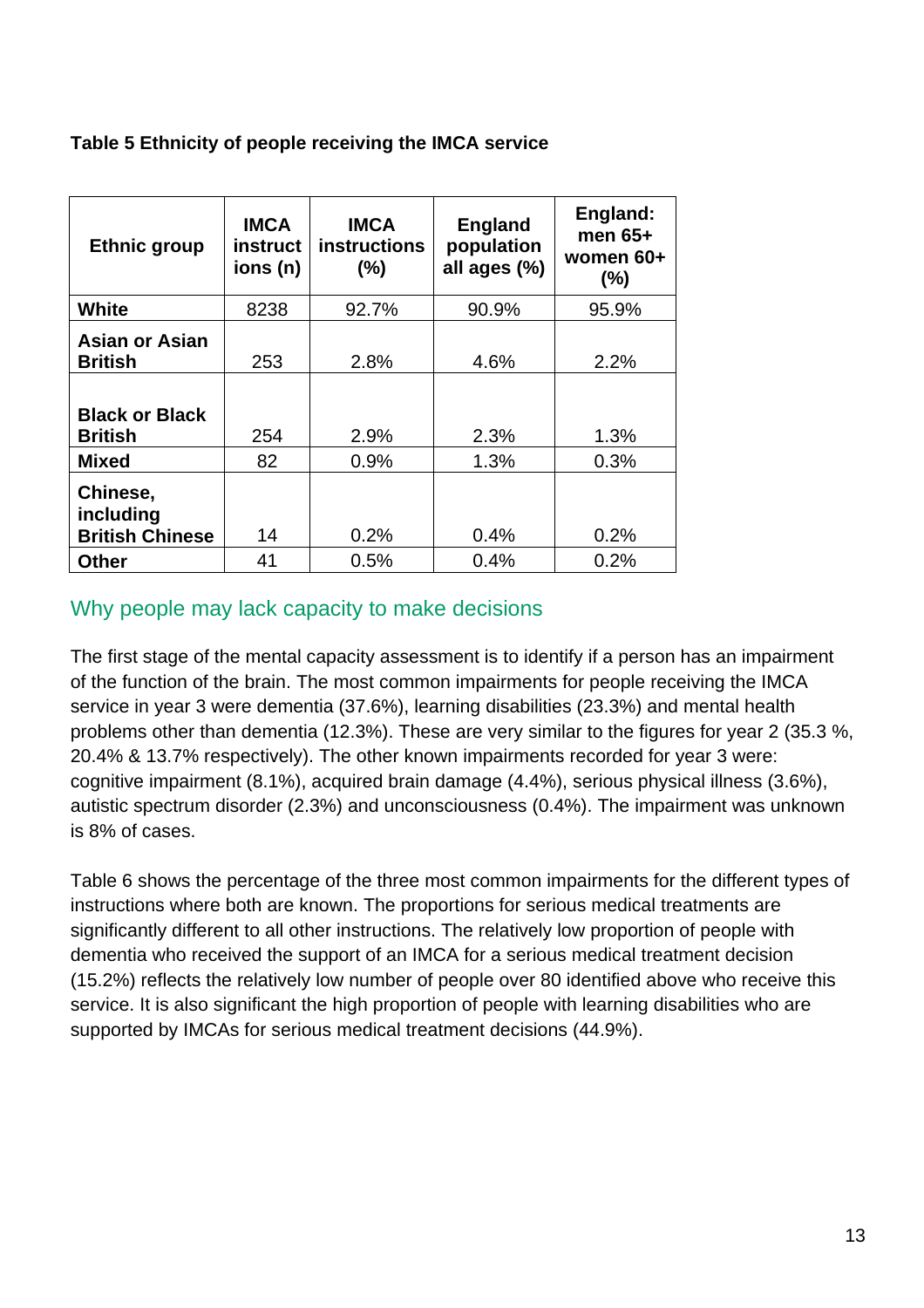

**Table 6 Impairment and type of instruction** 

#### Where were people when the IMCA was instructed?

Table 7 shows where the person was staying at the time of the IMCA instruction where this was recorded. (This table does not include two eligible instructions for people while they were in prison. For both the IMCA was instructed to support and represent them for the decision about where they should live after they were released.)

The majority of people were staying in a regulated service when the IMCA was instructed. This is broken down as 44.8% in care homes and 38.1% in hospital. 11.5% of people were living in their own home and a further 5.5% in some form of supported living.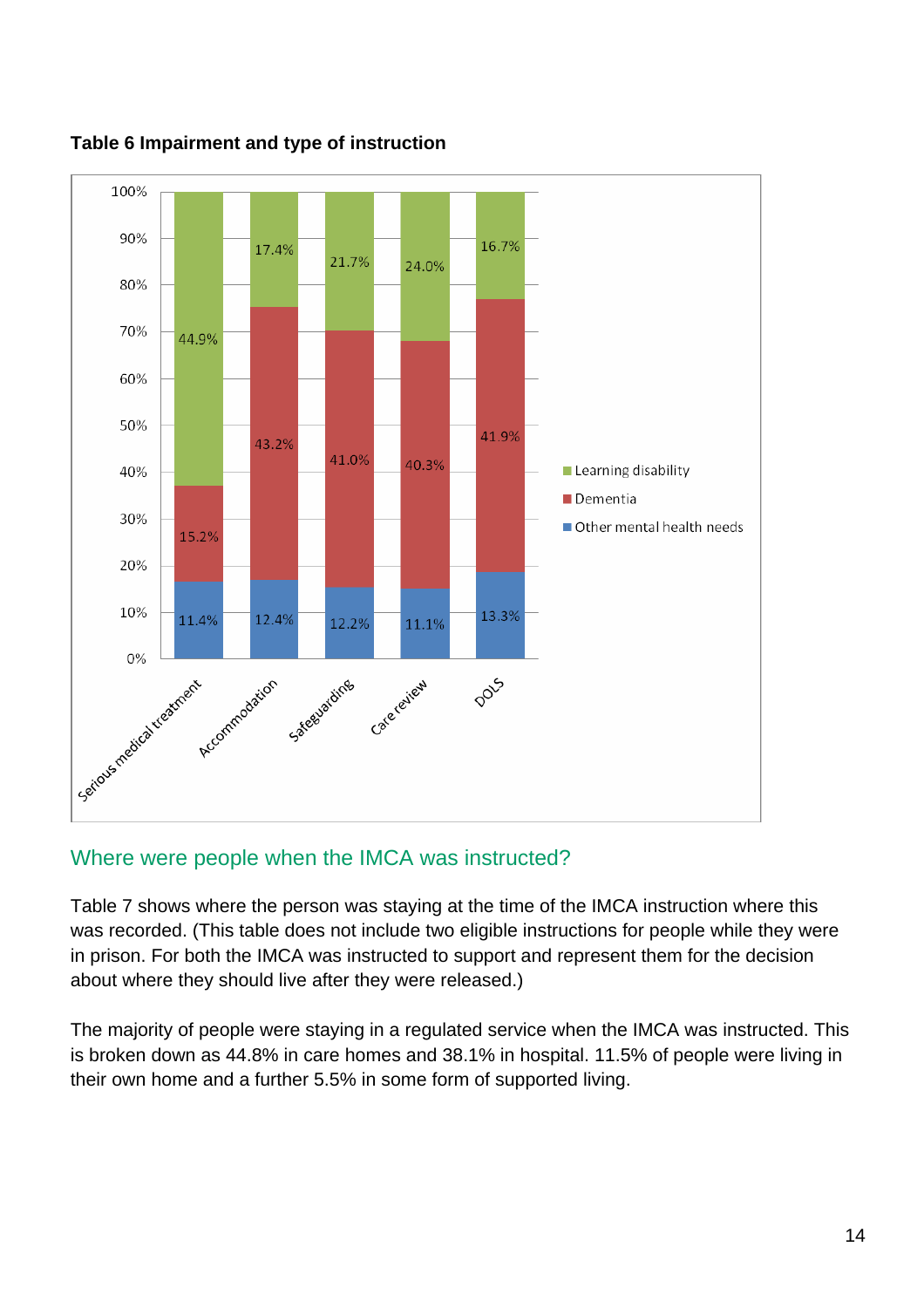

**Table 7 Where the person was at the time of instruction** 

Table 8 examines where people were staying at time of instruction compared to the reason for instruction where both are known (again excluding the two people in prison).

Of note are the relatively high levels of instructions in relation to safeguarding adults for people living in their own home and the relatively small number for people staying in hospital. It is not surprising that so few people were instructed in relation to DOLS were outside of a hospital or care home. This is because the DOLS can only be used to deprive someone of their liberty in a hospital or care home.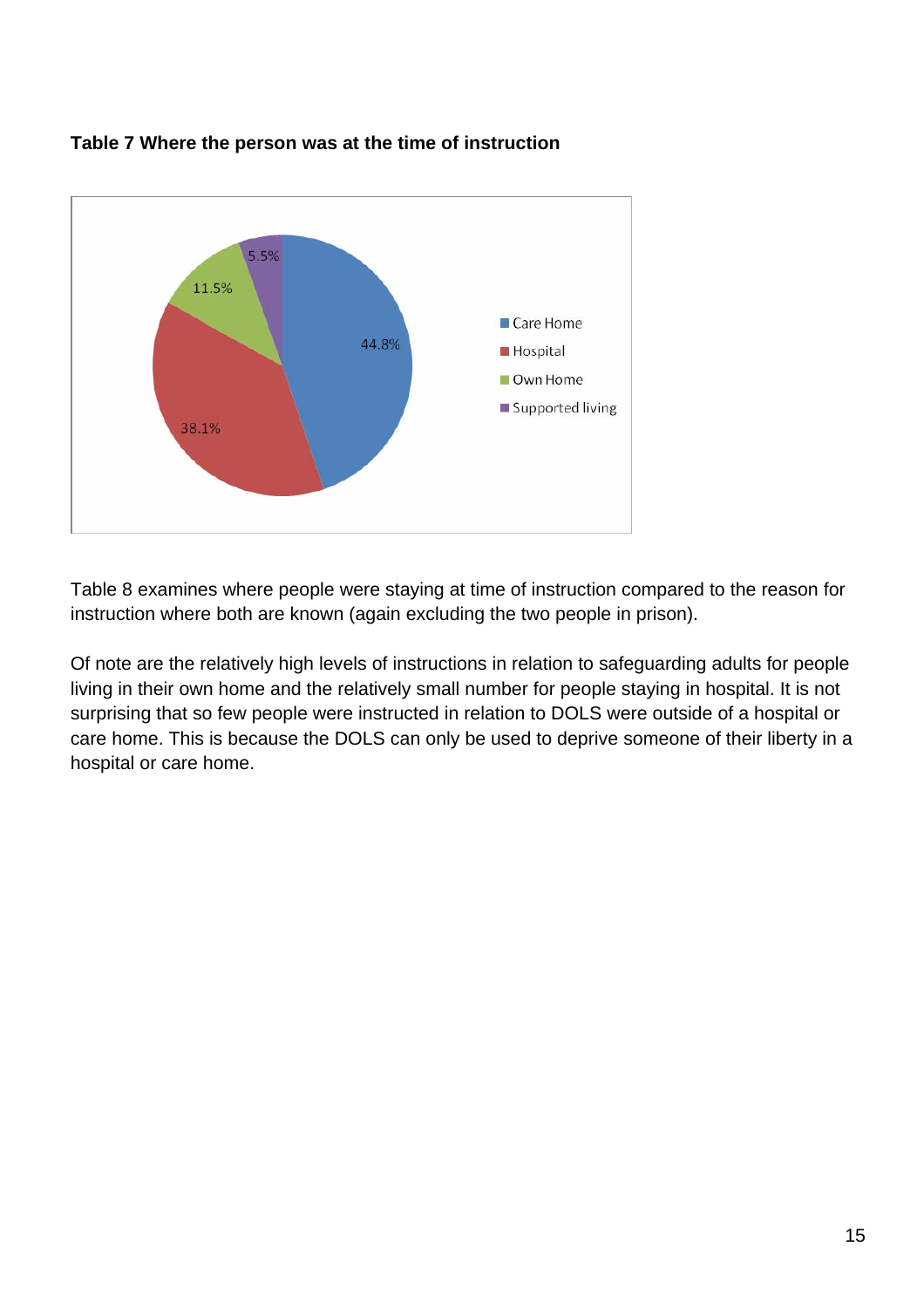

#### **Table 8 Where the person was and differing instructions**

#### What were the serious medical treatment decisions?

There is a duty to instruct IMCA when a serious medical treatment decision needs to be made in the best interests of someone lacking capacity to make that decision, who does not have anyone appropriate to consult.

Table 9 records the range and number of medical decisions where people received the support of an IMCA. The most common decisions relate to medical investigations (17.6%), dental work (12.7%), whether resuscitation should be attempted (12.5%) and cancer treatment (7.5%). These were also the most frequent SMT decisions in year 2 (16.9%, 10.6 &, 10.6% and 8.9% respectively).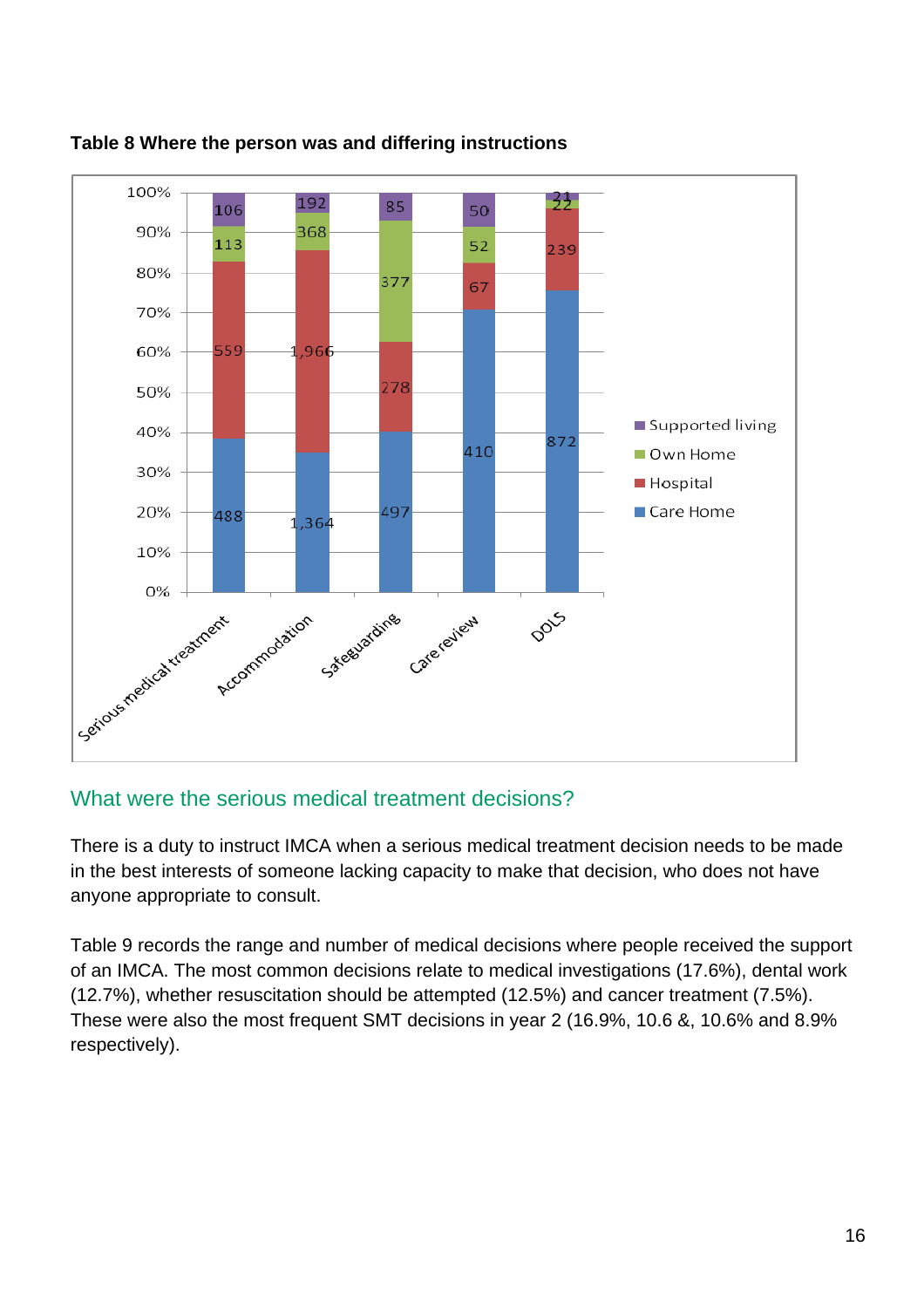#### **Table 9 Serious medical treatment decisions**

| <b>Decision</b>                      | $n = 1316$ | Percentage |
|--------------------------------------|------------|------------|
| <b>Medical investigations</b>        | 232        | 17.6%      |
| Dental work                          | 167        | 12.7%      |
| Do not attempt to<br>resuscitate     | 165        | 12.5%      |
| <b>Cancer Treatment</b>              | 97         | 7.4%       |
| Affecting hearing or<br>sight        | 38         | 2.9%       |
| Major Surgery                        | 36         | 2.7%       |
| Artificial nutrition or<br>hydration | 32         | 2.4%       |
| Hip or leg operation                 | 27         | 2.1%       |
| Major amputation                     | 16         | 1.2%       |
| <b>ECT</b>                           | 6          | 0.5%       |
| Pregnancy<br>termination             | 4          | 0.3%       |
| Other                                | 496        | 37.7%      |

There were six instructions in relation to whether ECT should be given. This was the period in which additional safeguards were introduce by the Mental Health Act for ECT being given to people detained in hospital who lack capacity to consent to treatment, and for those people under 18.

The four IMCA instructions in relation to potential pregnancy termination are also interesting. The code of practice expects in certain cases for these decisions to be made by the Court of Protection (6.19).

IMCAs have a right to request a second medical opinion in relation to the treatment decision. This right was exercised in 91cases (6.9% of SMT decisions) and led to second medical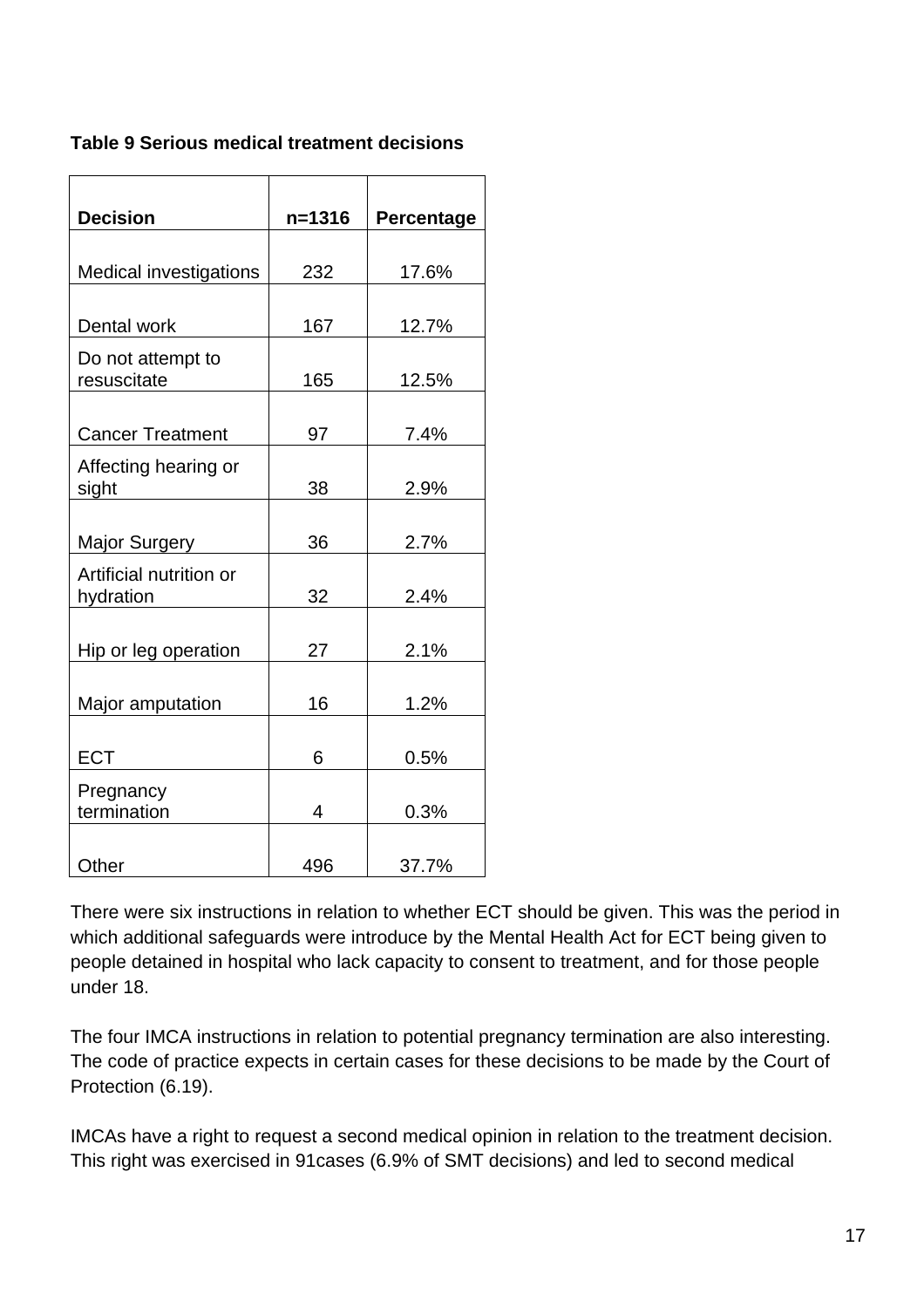opinions being provided in 82 (90.1%) cases where requested). It is not clear the reasons why a second medical opinion was obtained in the other 9 cases.

# What were the outcomes of the accommodation decisions?

Table 9 above showed where the person was staying at the time an IMCA was instructed where known. Just over half of the accommodation decisions were where a person should be discharged to after a stay in hospital (50.5%). The other accommodation decisions involved people initially living in care homes (35%), their own home (9.5%) or some form of supported living (4.9%). There were also two accommodation decisions for people in prison.

Table 10 compares where the person was staying when the IMCA with instructed with the outcome of the accommodation decision where known.



#### **Table 10 Outcomes of accommodation decisions**

Where a person is shown to stay in the same type of accommodation they may still have moved. For example, from one care home to another.

The lack of a clear distinction between own home and supported living makes some of these results difficult to interpret. For example, if someone is living in their own home and the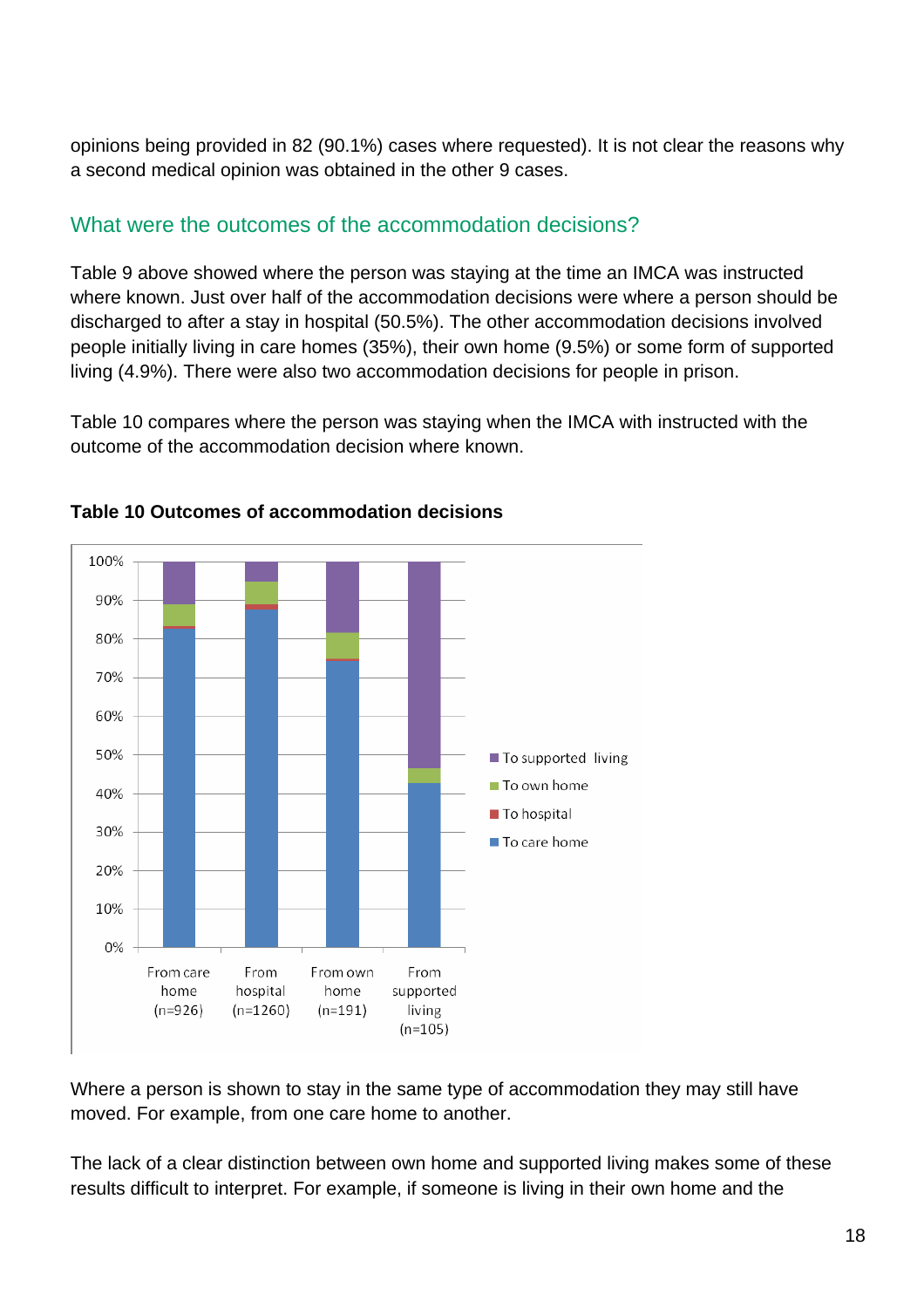outcome of the accommodation decision is to provide a package of support to allow them to continue to live there it is not clear whether the IMCA will have recorded the outcome as own home or supported living.

The outcome of the majority of all accommodation decisions where known is for the person to live in a care home (82.9%). People staying in hospital were the most likely to move to a care home (87.6%). Only 6.8% of people are recorded as staying in their own home. However the figures is likely to be higher as some of the people where the outcome is recorded as supported living may have received a package of support to allow them to continue living in their own home.

IMCAs may have had an impact on the type of accommodation but also the choice or accommodation. For example, whether the specific care home best meets the person's needs and wishes? IMCA may also have an impact on the support the person receives in the care home. This can happen by the IMCA providing information to the care home provider about the person's history, needs and wishes.

Planned stays in hospital accounted for at most 1% of accommodation decisions. IMCAs must be instructed for non emergency admissions where the stay in hospital is likely to be 28 days or longer. The Code of Practice expects IMCAs to be instructed by NHS bodies as soon as they realise that a stay in hospital may exceed 28 days (10.55).

In over a third of closed cases the outcome of the accommodation decision is not recorded. This is in part because a number of people will have died before a potential move.

# Deprivation of Liberty Safeguards

As noted above the IMCA roles were extended in year three to represent people in relation to the Deprivation of Liberty Safeguards. The three new roles are:

Section 39A IMCAs: Supporting and representing people who are being assessed as to whether they are being, or need to be deprived of their liberty.

Section 39C IMCAs: Covering gaps in the appointments of relevant person's representatives for people who are subject to an authorisation.

Section 39D IMCAs: Providing support to a person or their unpaid relevant person's representative in relation to their rights where a deprivation of liberty has been authorised.

Table 11 shows the breakdown of the 1,214 DOLS instructions where this is known. It shows that about three quarters of instructions were to support and represent people who were being assessed as to whether they are being, or need to be deprived of their liberty (the section 39A role).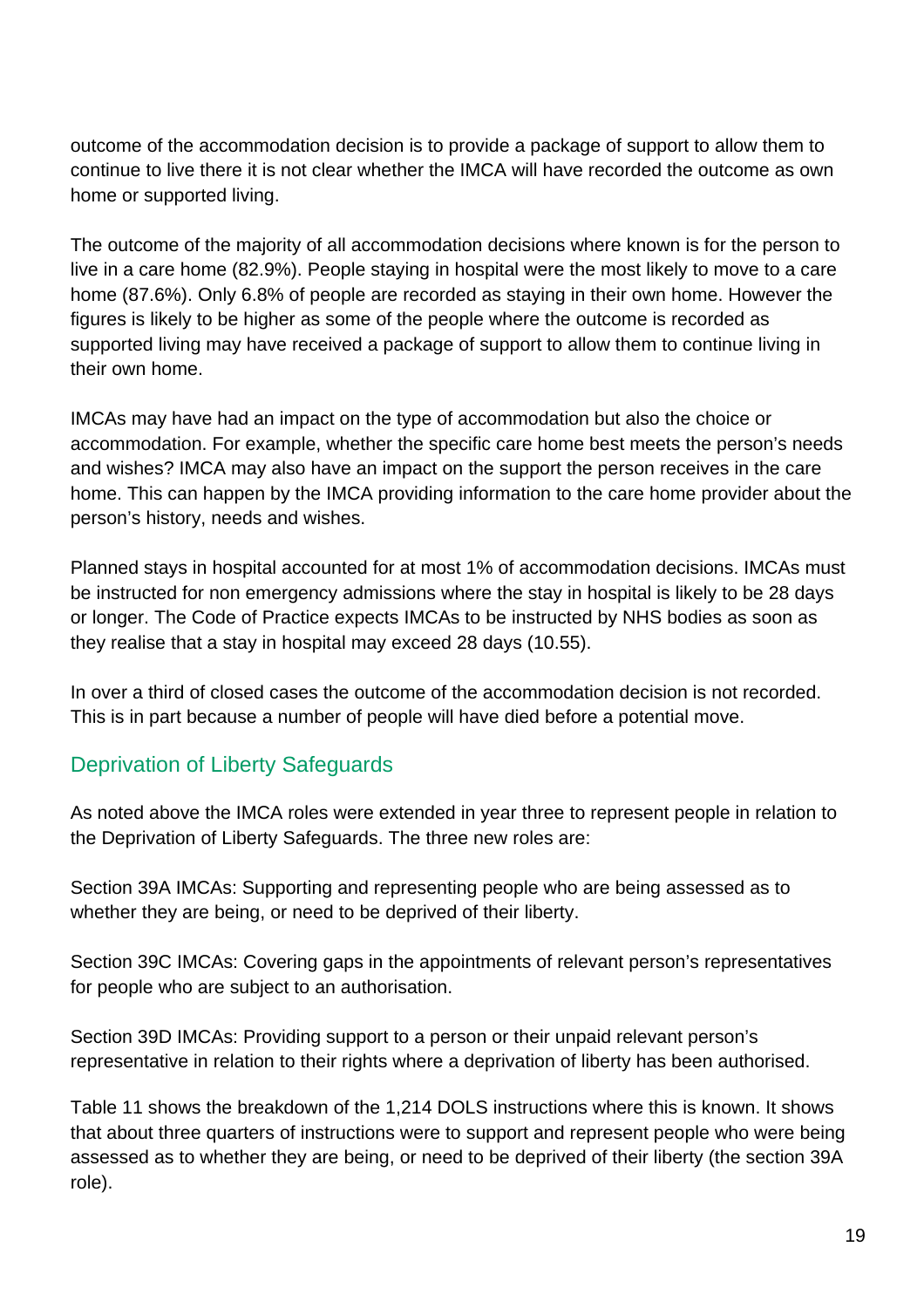There were a total of 7157 requests for standard authorisation during this year<sup>[3](#page-20-0)</sup>. The 872 section 39A instructions equates to 12.2% of people being represented by an IMCA in the assessment process for a standard authorisation. The outcome of the assessment process when a 39A IMCA was instructed is not recorded in a high number of cases (23.7%). Where the outcome is known 60.9% of requests led to a standard authorisation being granted. This is higher than the rate for all requests across England which was  $46.1\%$ <sup>[4.](#page-20-1)</sup> It will be useful to review the data for the fourth year to see if there is a pattern of those people being represented by a 39A being more likely to have a standard authorisation granted.



#### **Table 11 Breakdown of IMCA DOLS instructions**

The proportion of 39C instructions is surprisingly high at 13.5%. The legislation sets out this role to cover gaps in the availability of a relevant person's representative. Specifically it requires the appointment of one relevant person's representative to have ended and there being no one else who it would be appropriate to consult on the person's behalf. The data confirms the reported practice of 39C IMCAs being instructed when there hasn't been a previous relevant person's representative during the current standard authorisation.

Section 39D IMCAs are available where a person deprived of their liberty under a standard authorisation has an unpaid relevant person's representative (typically a family member or friend). They must be provided if requested by the person or their representative. They may also be provided if the supervisory body believes either may need support to understand and exercise their rights. Table 12 shows a breakdown of the different reasons why 39D IMCAs were instructed.

<span id="page-20-0"></span><sup>&</sup>lt;sup>3</sup> Mental Capacity Act 2005, Deprivation of Liberty Safeguards Assessments (England) - First report on annual data, 2009/10 4

<span id="page-20-1"></span>As above.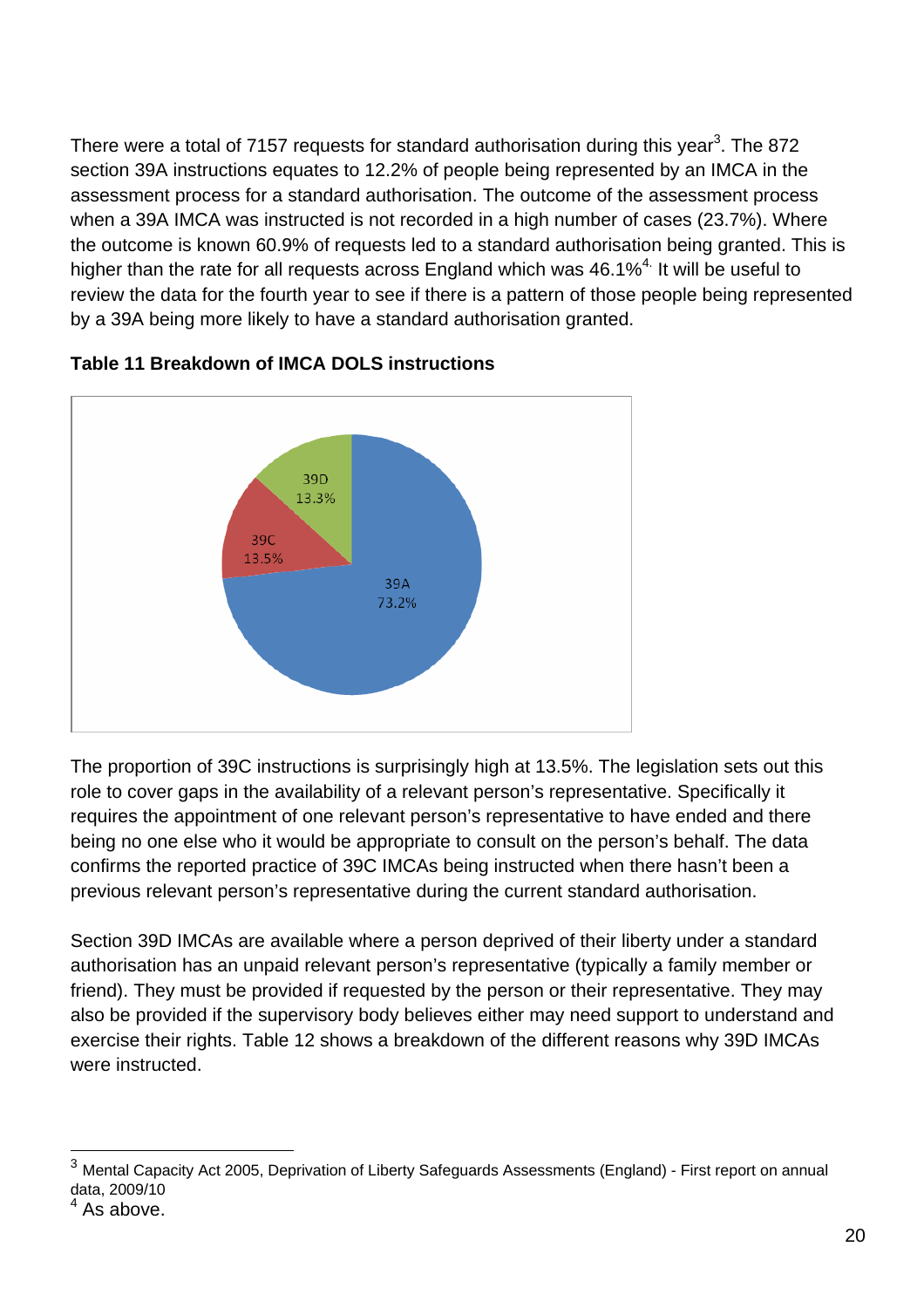

#### **Table 12 Who 39D IMCAs were instructed to support**

### IMCA reports

IMCAs are required to produce a report for the person instructing them. There is a legal requirement for these reports to be taken account of when decisions are being made. IMCA reports were provided for 71% of eligible year 3 instructions which had been closed. Table 13 shows the different reasons why IMCAs did not produce reports for 1947 people. This accounts for 27.7% of closed eligible referrals in year 3. Whether a report was produced was not identified in the remaining cases (1.3%).



#### **Table 13 Why IMCA reports were not provided**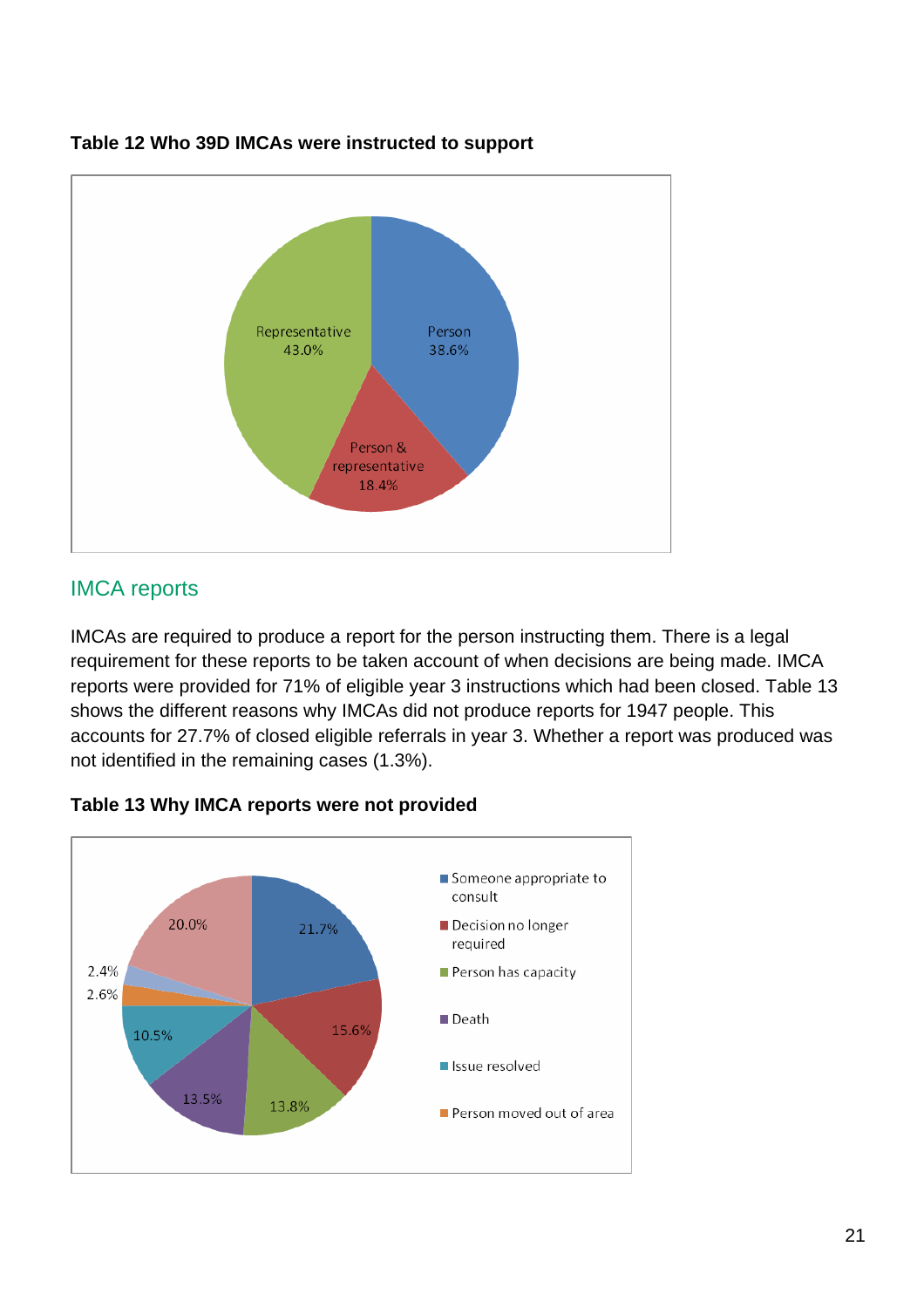In 35.5% of cases the support of an IMCA was withdrawn as the person was found not to be eligible because either they had someone appropriate to consult (21.7%) or had capacity to make the decision for themselves (13.8%). In 13.5% of cases the IMCA's work ended because the person died.

# Formal actions taken by IMCAs

IMCAs will at times have concerns about a decision being made, including how the person is involved in the decision making process. The expectation is that the IMCA will raise these concerns with those involved with the hope that differences can be resolved informally. Where this is not achieved the MCA allows IMCAs to take formal action. This may include formal complaints or an application to the Court of Protection.

Amongst the eligible case for year three, there were 14 formal complaints recorded. Eight were made against a local authority decision or process, the other six against an NHS decision or process. There were six cases where the action of IMCAs led to applications to the Court of Protection. It is not clear who these applications were made by (for example, the IMCA, the person, the local authority, or the NHS Body). The Code of Practice says that where there are disputes, local authorities or NHS bodies will normally make the application (8.8).

### National advocacy qualifications

Year 3 saw the introduction of national qualifications in independent which are accredited by City & Guilds. The Department of Health supported the development of these qualifications. These qualifications include a taught element, the requirement to put together a portfolio of evidence; and an independent assessment of the portfolio and of the advocate.

There are two units which focus specifically on the IMCA role.

Unit 305, 'Providing Independent Mental Capacity Advocacy'

Unit 310, 'Providing Independent Mental Capacity Advocacy – Deprivation of Liberty Safeguards'.

The qualification is different from the original IMCA training. It requires IMCAs to be observed; their written work to be assessed and the need to demonstrate to an independent assessor that they have met the relevant learning objectives. It is expected that local authorities who have the responsibility to commission the IMCA service will increasingly require IMCAs to have successfully completed the assessment for these two units.

# Good practice

The Department of Health supported the development of two good practice guides which were published during the third year of the service, namely, "Good practice guidance for the commissioning and monitoring of Independent Mental Capacity Advocate (IMCA) services" and "Practice guidance on the involvement of Independent Mental Capacity Advocates (IMCAs) in safeguarding adults".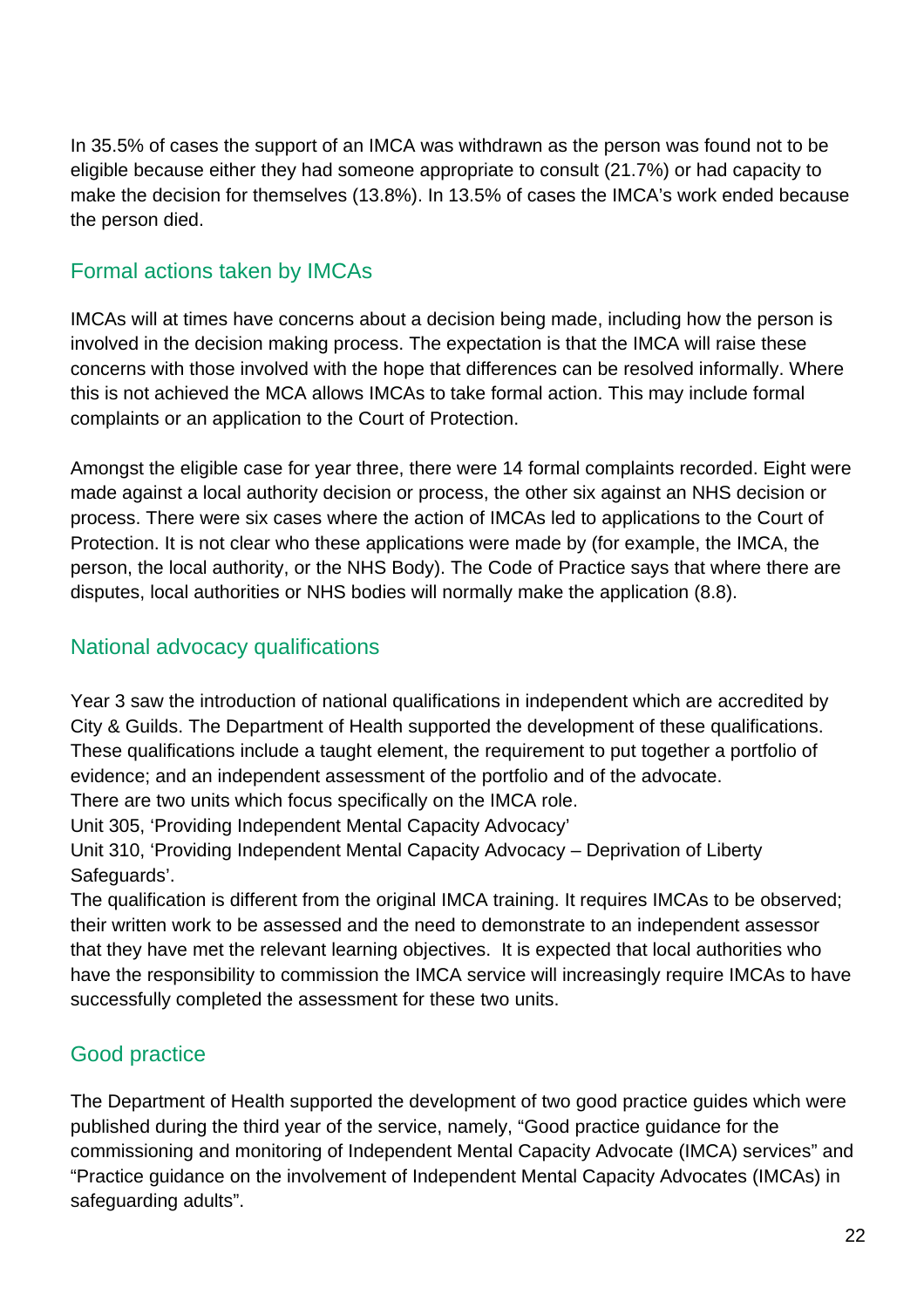Both were published by SCIE, the second jointly with the Association of Directors of Adult Social Services. They was developed in response to research undertaken by Redley et al  $(2008)^5$  $(2008)^5$  which showed a lot of variation of practice and identified requests for further guidance.

The Department of Health also funded is the IMCA Support Project at Action for Advocacy, which has produced two Best Practice Guides on IMCA report writing and IMCA instruction. The project also held the  $2^{nd}$  National IMCA Conference that was attended by a wide range of IMCA providers and a number of experts in the field.

Finally, the Department has part-funded the IMCA services' participation in a Quality Mark assessment by Action for Advocacy. This is a review of policies, practice and a sample of cases resulting in a report on the quality of the service provided by the IMCA organisation.

Together these initiatives should result in strengthening the ability of the IMCA organisations to empower and protect their clients.

<span id="page-23-0"></span><sup>&</sup>lt;sup>5</sup> Redley, M., Platten, M., Keeley, H., Clare, I. and Holland, A. (2008) The involvement of independent [mental capacity advocates \(IMCAs\) in adult protection procedures in England \(PDF file\):](http://www.scie.org.uk/publications/mca/files/cambridge_report.pdf) April 2007 to 31 March 2008, London: SCIE,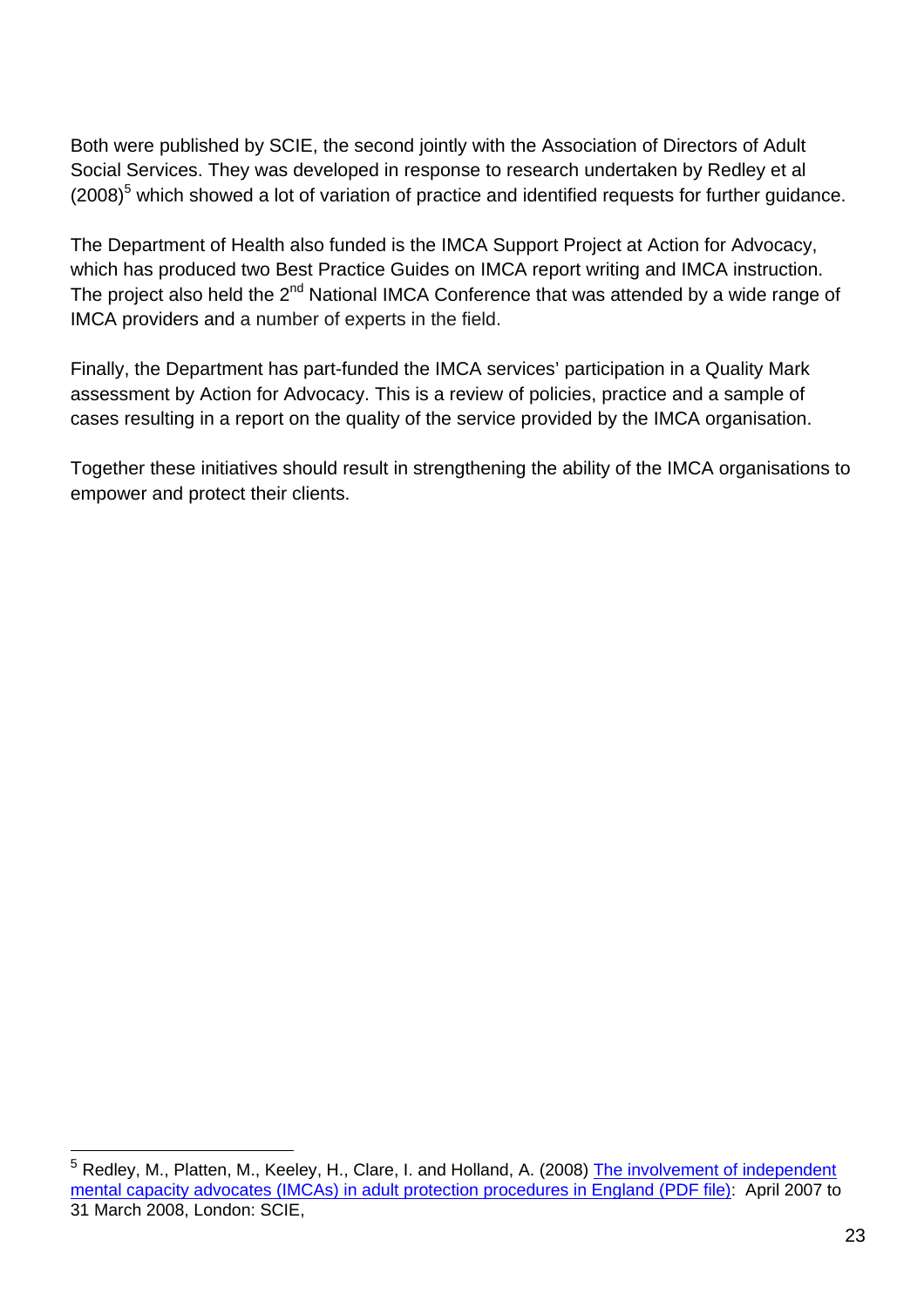# **Appendix: IMCA Instructions by local authority**

The table below contains the number of eligible IMCA instructions by local authority in year 3.

|                              | Serious        |                |                  |                |                 |                |       |
|------------------------------|----------------|----------------|------------------|----------------|-----------------|----------------|-------|
|                              | Medical        |                | Safeguarding     | Care           |                 |                |       |
|                              | Treatment      | Accommodation  | adults           | review         | <b>DOLS</b>     | Unknown        | Total |
| <b>BARKING &amp;</b>         |                |                |                  |                |                 |                |       |
| <b>DAGENHAM</b>              | $6\phantom{a}$ | 39             | 21               | 5              | 9               | 12             | 92    |
| <b>BARNET</b>                | $\overline{2}$ | 19             | $\overline{2}$   | 6              | 9               | 5              | 43    |
| <b>BARNSLEY</b>              | $\overline{2}$ | 13             | 5                | $\mathbf{3}$   | 21              | $\overline{4}$ | 48    |
|                              |                |                |                  |                |                 |                |       |
| <b>BATH &amp; NORTH EAST</b> |                |                |                  |                |                 |                |       |
| SOMERSET UA                  | 15             | 24             | $\overline{4}$   | $\overline{7}$ | $\overline{2}$  |                | 52    |
| <b>BEDFORD BOROUGH*</b>      | $\mathbf{1}$   | 8              | $\overline{2}$   |                | $\overline{2}$  | 1              | 14    |
| <b>BEXLEY</b>                | $\mathbf{1}$   | 8              | $\overline{2}$   |                | $\overline{2}$  | $\overline{2}$ | 15    |
| <b>BIRMINGHAM</b>            | 45             | 104            | 50               | $\overline{5}$ | 19              | $\overline{4}$ | 227   |
| <b>BLACKBURN WITH</b>        |                |                |                  |                |                 |                |       |
| <b>DARWEN UA</b>             | $\overline{2}$ | 8              | $\overline{4}$   | 3              | 16              |                | 33    |
| <b>BLACKPOOL UA</b>          | 5              | 5              | $\mathbf 1$      | $\overline{4}$ | 5               |                | 20    |
| <b>BOLTON</b>                | $\overline{2}$ | 15             | $\overline{4}$   | $\overline{4}$ | $\overline{2}$  | $\overline{2}$ | 29    |
| <b>BOURNEMOUTH UA</b>        | $6\phantom{a}$ | 42             | 10               | $\overline{4}$ | 13              | 3              | 78    |
| <b>BRACKNELL FOREST</b>      |                |                |                  |                |                 |                |       |
| <b>UA</b>                    |                | $\overline{2}$ |                  | 15             |                 |                | 17    |
| <b>BRADFORD</b>              | 55             | 35             | $\overline{7}$   | $\overline{4}$ | $5\phantom{.0}$ | 16             | 122   |
| <b>BRENT</b>                 |                | 25             |                  | $\mathbf 1$    | $\,6\,$         | $\mathbf{1}$   | 33    |
| <b>BRIGHTON &amp; HOVE</b>   |                |                |                  |                |                 |                |       |
| <b>UA</b>                    | $\overline{7}$ | 35             | 6                | $\mathbf 1$    | 3               | 3              | 55    |
| <b>BRISTOL UA</b>            | 26             | 64             | 10               | 6              | 16              | 13             | 135   |
| <b>BROMLEY</b>               | $\overline{4}$ | 19             | 6                |                |                 | $\mathbf 1$    | 30    |
| <b>BUCKINGHAMSHIRE</b>       | $\overline{2}$ | 27             | 5                |                |                 |                | 34    |
| <b>BURY</b>                  | 8              | 9              | $\boldsymbol{9}$ | $\overline{2}$ | $\overline{7}$  |                | 35    |
| CALDERDALE                   | $\overline{4}$ | 14             | 5                | $\overline{2}$ | 5               | $\mathbf{1}$   | 31    |
| <b>CAMBRIDGESHIRE</b>        | 8              | 32             | 19               | $\overline{2}$ | $\overline{7}$  | 3              | 71    |
| <b>CAMDEN</b>                | 15             | 80             | $\overline{7}$   | $\mathbf{3}$   | 12              |                | 117   |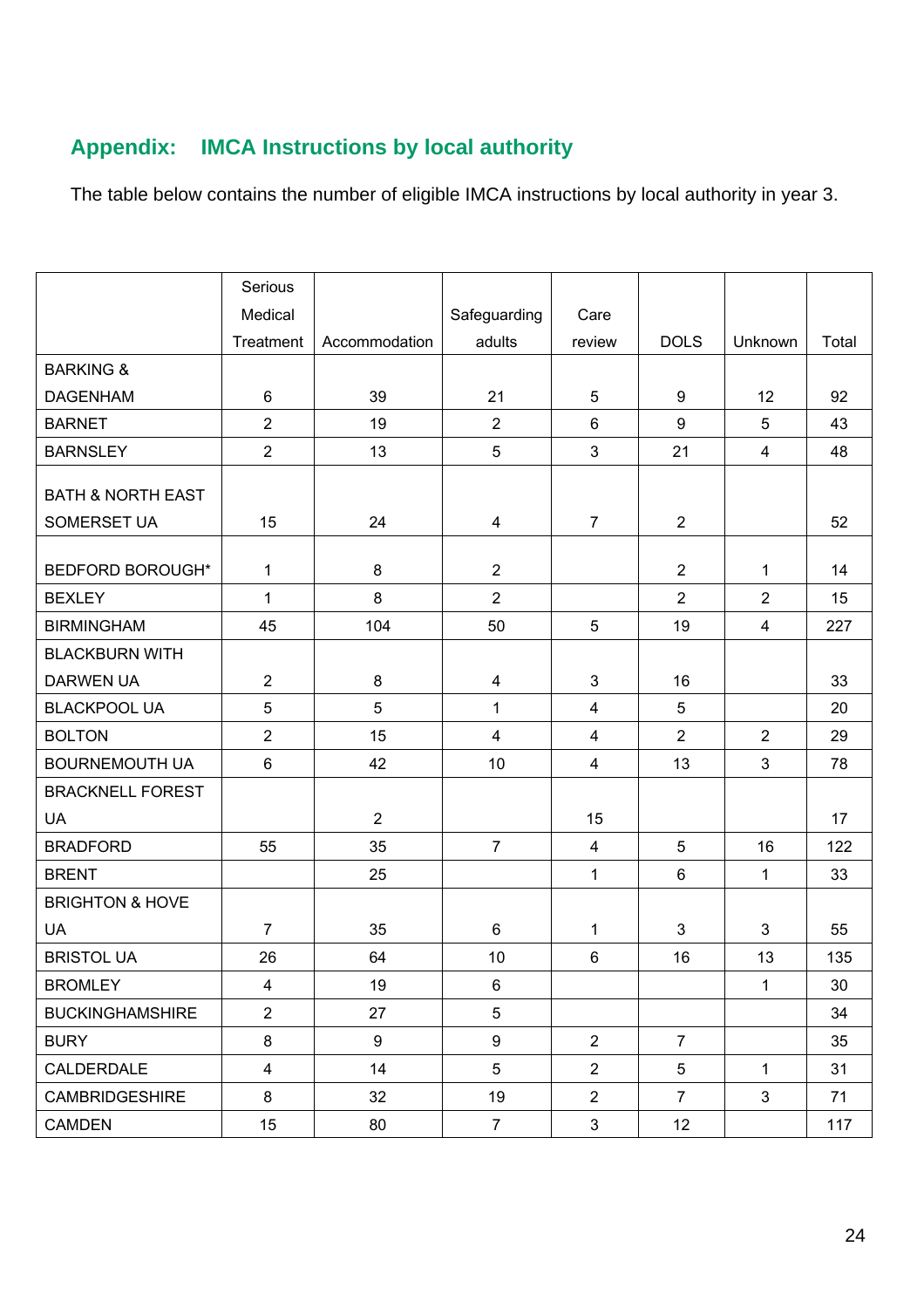|                          | Serious          |               |                  |                         |                 |                |       |
|--------------------------|------------------|---------------|------------------|-------------------------|-----------------|----------------|-------|
|                          | Medical          |               | Safeguarding     | Care                    |                 |                |       |
|                          | Treatment        | Accommodation | adults           | review                  | <b>DOLS</b>     | Unknown        | Total |
| <b>CENTRAL</b>           |                  |               |                  |                         |                 |                |       |
| <b>BEDFORDSHIRE *</b>    | $\mathbf{1}$     | 8             | $\mathbf{3}$     |                         | $\overline{4}$  | $\mathbf{1}$   | 17    |
| <b>CHESHIRE</b>          | 17               | 30            | 12               | $\mathbf{1}$            |                 | $\overline{4}$ | 64    |
| <b>CORNWALL</b>          | 23               | 94            | 23               | 20                      | 22              | 6              | 188   |
| <b>COVENTRY</b>          | 10               | 26            | 12               | 4                       | 4               | 3              | 59    |
| <b>CROYDON</b>           | 10               | 30            | 10               | $\overline{2}$          | 3               | $\mathbf{1}$   | 56    |
| <b>CUMBRIA</b>           | 20               | 41            | 24               | 5                       | 14              |                | 104   |
| <b>DARLINGTON UA</b>     | $\sqrt{5}$       | 10            | 11               | $\mathbf{3}$            |                 |                | 29    |
| <b>DERBY UA</b>          | 11               | 17            | 8                | $\overline{4}$          | 6               | 14             | 60    |
| <b>DERBYSHIRE</b>        | 17               | 47            | 41               | 30                      | 46              | 18             | 199   |
| <b>DEVON</b>             | 12               | 72            | 14               | $\overline{7}$          | $\overline{7}$  |                | 112   |
| <b>DONCASTER</b>         | $\overline{2}$   | 20            | 15               | 5                       | $6\phantom{a}$  | $\overline{2}$ | 50    |
| <b>DORSET</b>            | 14               | 45            | $\overline{4}$   | $\mathbf{1}$            | 9               | $6\phantom{1}$ | 79    |
| <b>DUDLEY</b>            | $\mathbf{1}$     | 15            | 8                |                         |                 | 3              | 27    |
| <b>DURHAM</b>            | $\boldsymbol{9}$ | 32            | 10               | 4                       | 18              | $\mathbf{1}$   | 74    |
| <b>EALING</b>            | $\mathbf{1}$     | 21            | $\,6\,$          |                         | 14              | $\overline{2}$ | 44    |
| E. RIDING OF             |                  |               |                  |                         |                 |                |       |
| YORKSHIRE UA             | 3                | 18            | $\boldsymbol{9}$ | 5                       | $\mathbf 1$     |                | 36    |
| <b>EAST SUSSEX</b>       | 32               | 88            | 41               | $\boldsymbol{9}$        | 27              | 5              | 202   |
| <b>ENFIELD</b>           | $\mathbf{3}$     | 29            | 8                | $\overline{2}$          | $6\phantom{a}$  | 8              | 56    |
| <b>ESSEX</b>             | 25               | 65            | 24               | $\overline{\mathbf{4}}$ | 34              | 13             | 165   |
| <b>GATESHEAD</b>         | $\mathbf 1$      | 11            | $\mathfrak{S}$   | $\overline{2}$          | $\overline{4}$  |                | 21    |
| <b>GLOUCESTERSHIRE</b>   | 36               | 77            | 8                | 6                       | 16              |                | 143   |
| <b>GREENWICH</b>         | $\mathbf{1}$     | 5             | $\overline{4}$   |                         | $\mathbf{1}$    | $\overline{2}$ | 13    |
| <b>HACKNEY</b>           | 6                | 19            | 8                | $\mathbf{3}$            | $\overline{2}$  |                | 38    |
| <b>HALTON UA</b>         |                  | $\mathbf{3}$  | $5\phantom{.0}$  |                         | $\mathbf{1}$    |                | 9     |
| <b>HAMMERSMITH &amp;</b> |                  |               |                  |                         |                 |                |       |
| <b>FULHAM</b>            | $\overline{2}$   | 25            | 3                |                         | $\overline{4}$  | $\overline{2}$ | 36    |
| <b>HAMPSHIRE</b>         | 21               | 43            | 10 <sup>1</sup>  |                         | 15              | 23             | 112   |
| <b>HARINGEY</b>          |                  | 6             | $\mathbf{1}$     | $\overline{4}$          | $5\overline{)}$ | 6              | 22    |
| <b>HARROW</b>            | $\overline{2}$   | 10            | $\overline{2}$   |                         |                 | 3              | 17    |
| HARTLEPOOL UA            | $\overline{4}$   | 8             | $\overline{4}$   | $\overline{2}$          | $\overline{4}$  |                | 22    |
| <b>HAVERING</b>          | $\overline{7}$   | 39            | $\boldsymbol{9}$ | $5\overline{)}$         | $\mathbf{1}$    | 5              | 66    |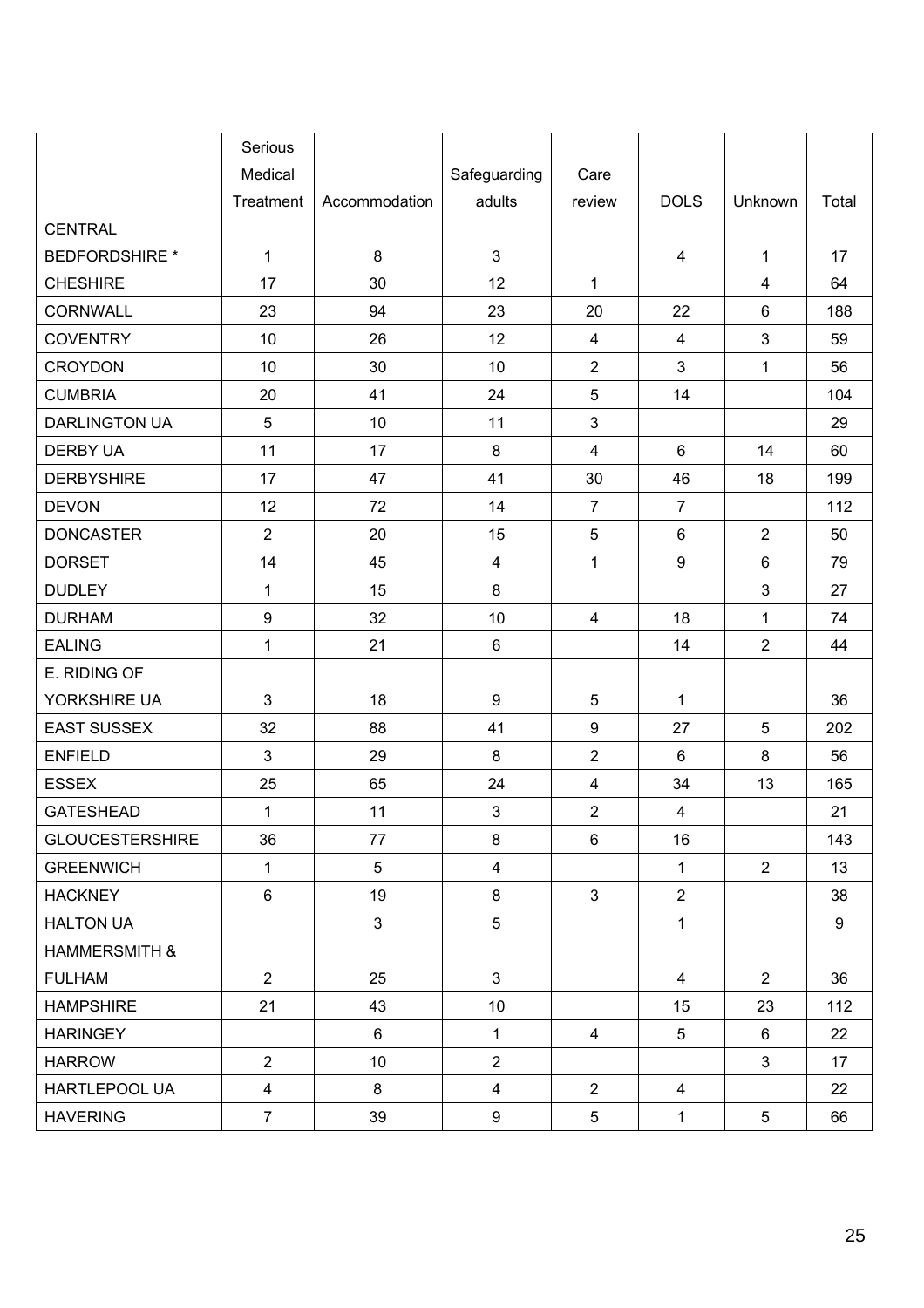|                         | Serious                 |                  |                |                  |                |                |       |
|-------------------------|-------------------------|------------------|----------------|------------------|----------------|----------------|-------|
|                         | Medical                 |                  | Safeguarding   | Care             |                |                |       |
|                         | Treatment               | Accommodation    | adults         | review           | <b>DOLS</b>    | Unknown        | Total |
|                         |                         |                  |                |                  |                |                |       |
| HEREFORDSHIRE UA        | 9                       | $\overline{5}$   | 5              |                  | 5              |                | 24    |
| <b>HERTFORDSHIRE</b>    | 20                      | 56               | 30             | $\overline{7}$   | $\overline{7}$ | 15             | 135   |
| <b>HILLINGDON</b>       |                         | 12               | $\overline{2}$ | $\mathbf 1$      | 5              | 1              | 21    |
| <b>HOUNSLOW</b>         | $\overline{4}$          | 11               |                |                  | $\mathbf{3}$   | $\mathbf{1}$   | 19    |
| <b>ISLE OF WIGHT UA</b> |                         | $\,6\,$          | $\mathbf{3}$   | $\overline{2}$   |                | 17             | 28    |
| <b>ISLINGTON</b>        | 5                       | 36               | $\overline{5}$ | $\overline{2}$   | $\overline{4}$ | $\mathbf{1}$   | 53    |
| <b>KENSINGTON &amp;</b> |                         |                  |                |                  |                |                |       |
| <b>CHELSEA</b>          | $\overline{7}$          | 19               |                |                  | 8              | 3              | 37    |
| <b>KENT</b>             | 31                      | 59               | $\mathbf 1$    | 20               | 8              | 93             | 212   |
| <b>KINGSTON UPON</b>    |                         |                  |                |                  |                |                |       |
| <b>HULL UA</b>          | 8                       | 13               |                | $\boldsymbol{9}$ |                | $\mathbf{3}$   | 33    |
| <b>KINGSTON UPON</b>    |                         |                  |                |                  |                |                |       |
| <b>THAMES</b>           | 8                       | 26               |                |                  | $\mathbf{1}$   | $\overline{4}$ | 39    |
| <b>KIRKLEES</b>         | 20                      | 52               | 50             | $\overline{2}$   | 5              | 5              | 134   |
| <b>KNOWSLEY</b>         | $\mathbf{1}$            | 10               | $\overline{7}$ | $\mathbf{1}$     | $\mathbf{1}$   |                | 20    |
| <b>LAMBETH</b>          | 18                      | 41               | 5              |                  | 12             | 5              | 81    |
| <b>LANCASHIRE</b>       | 25                      | 42               | 19             | 22               | 45             |                | 153   |
| <b>LEEDS</b>            | 26                      | 92               | 48             | 16               | 18             | 5              | 205   |
| LEICESTER UA            | 13                      | 31               | 19             | $9\,$            | 36             | $\mathbf{3}$   | 111   |
| <b>LEICESTERSHIRE</b>   | $\mathbf{3}$            | 19               | $\overline{4}$ | $\overline{4}$   | 22             | $\mathbf 1$    | 53    |
| <b>LEWISHAM</b>         | $\overline{2}$          | 17               | $\overline{2}$ | $\mathbf{1}$     | $\overline{7}$ | $\overline{2}$ | 31    |
| <b>LINCOLNSHIRE</b>     | 1                       | 38               | 6              | 5                | 25             | $\overline{7}$ | 82    |
| <b>LIVERPOOL</b>        | 32                      | 48               | $\overline{7}$ | 12               | 19             | $\,6\,$        | 124   |
| LUTON UA*               | 3                       | 23               | 12             | $5\phantom{.0}$  | 3              | $\mathbf{1}$   | 47    |
| <b>MANCHESTER</b>       | 28                      | 89               | $\overline{4}$ | 8                | 16             | 23             | 168   |
| MEDWAY TOWNS UA         | $\mathbf{1}$            | $\boldsymbol{9}$ |                | $\mathbf{1}$     | $\overline{2}$ | 21             | 34    |
| <b>MERTON</b>           |                         | $\bf 8$          | $\,6\,$        | $\overline{2}$   | $\overline{2}$ | $\mathbf 1$    | 19    |
|                         |                         | 14               | 6              |                  | 3              |                | 29    |
| MIDDLESBROUGH UA        | $\overline{4}$          |                  | 6              | $\mathbf{1}$     |                | $\mathbf{1}$   |       |
| <b>MILTON KEYNES UA</b> |                         | 10               |                | $\overline{4}$   | 6              | 19             | 45    |
| NEWCASTLE UPON          |                         |                  |                |                  |                |                |       |
| <b>TYNE</b>             | $\overline{\mathbf{4}}$ | 19               | $\overline{7}$ | $\mathbf{1}$     | $\mathbf{3}$   |                | 34    |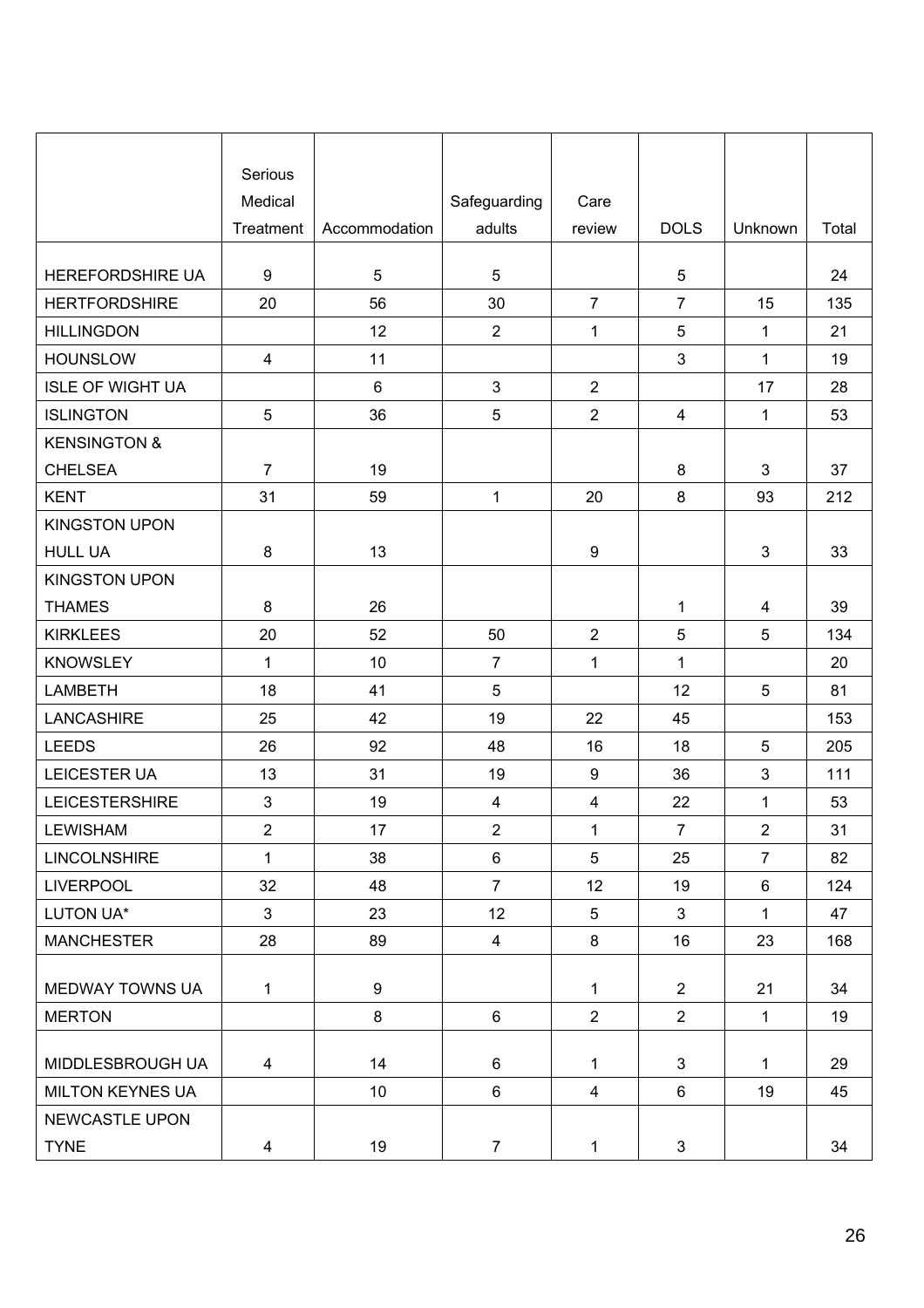|                         | Serious        |                |                |                |                         |                |              |
|-------------------------|----------------|----------------|----------------|----------------|-------------------------|----------------|--------------|
|                         | Medical        |                | Safeguarding   | Care           |                         |                |              |
|                         | Treatment      | Accommodation  | adults         | review         | <b>DOLS</b>             | Unknown        | Total        |
| <b>NEWHAM</b>           | $\overline{2}$ | 20             | $\overline{7}$ | $\overline{2}$ | $\overline{7}$          | 3              | 41           |
| <b>NORFOLK</b>          | 14             | 56             | 15             | 5              | 11                      | $\overline{2}$ | 103          |
| <b>NORTH EAST</b>       |                |                |                |                |                         |                |              |
| LINCOLNSHIRE UA         | 3              | 9              | 1              |                | $\overline{7}$          | 9              | 29           |
| <b>NORTH</b>            |                |                |                |                |                         |                |              |
| LINCOLNSHIRE UA         |                | $\overline{5}$ | 1              | $\mathbf{1}$   | 5                       | 1              | 13           |
| NORTH SOMERSET          |                |                |                |                |                         |                |              |
| <b>UA</b>               | 20             | 21             | 13             | $\mathbf{1}$   | $\overline{7}$          |                | 62           |
| <b>NORTH TYNESIDE</b>   | 13             | 20             | $\overline{4}$ | $\mathbf{3}$   | $\overline{\mathbf{4}}$ | $\mathbf{1}$   | 45           |
| <b>NORTH YORKSHIRE</b>  | 8              | 41             | 12             | 16             | 15                      | 8              | 100          |
|                         |                |                |                |                |                         |                |              |
| <b>NORTHAMPTONSHIRE</b> | 13             | 44             | 10             | 11             | 4                       | 4              | 86           |
| <b>NORTHUMBERLAND</b>   | $\overline{2}$ | 18             | $\overline{4}$ |                | 5                       |                | 29           |
| NOTTINGHAM UA           | 8              | 45             | 14             | $\overline{2}$ | 13                      | $\overline{4}$ | 86           |
| <b>NOTTINGHAMSHIRE</b>  | 9              | 30             | 11             | 8              | 29                      | 3              | 90           |
| <b>OLDHAM</b>           |                | 17             | 8              | $\mathbf{1}$   | $\overline{2}$          |                | 28           |
| <b>OXFORDSHIRE</b>      | 14             | 35             | 20             | $\overline{4}$ | 12                      |                | 85           |
| PETERBOROUGH UA         |                | $\overline{2}$ | $\mathbf 1$    |                |                         |                | $\mathbf{3}$ |
| PLYMOUTH UA             | $\overline{7}$ | 43             | 10             | 3              | 5                       | $\mathbf{1}$   | 69           |
| POOLE UA                | $\overline{4}$ | 20             | $\overline{7}$ |                | 3                       |                | 34           |
| PORTSMOUTH UA           | 8              | 18             | $\overline{2}$ | $\mathbf{1}$   | 5                       | $\overline{4}$ | 38           |
| <b>READING UA</b>       |                | 6              | $\,6\,$        | $\overline{4}$ | $\mathbf 1$             | $\overline{2}$ | 19           |
| <b>REDBRIDGE</b>        | $\mathbf{1}$   | $\overline{7}$ | 1              |                | $\mathbf{1}$            |                | 10           |
| REDCAR &                |                |                |                |                |                         |                |              |
| CLEVELAND UA            |                | 6              | $\mathbf{1}$   |                | $\mathbf 1$             |                | 8            |
| <b>RICHMOND UPON</b>    |                |                |                |                |                         |                |              |
| <b>THAMES</b>           | $\overline{2}$ | 15             | $\mathbf{1}$   |                | $\mathbf{1}$            | 5              | 24           |
| <b>ROCHDALE</b>         | $\overline{4}$ | $\overline{7}$ | $\overline{7}$ | $\mathbf{1}$   | $\overline{2}$          | 28             | 49           |
| <b>ROTHERHAM</b>        | $\mathbf{3}$   | 14             | $\overline{7}$ | $\overline{4}$ | $\overline{4}$          | $\mathbf{3}$   | 35           |
| <b>RUTLAND UA</b>       |                | $\mathbf 1$    |                |                | $\overline{2}$          |                | $\mathbf{3}$ |
| <b>SALFORD</b>          | 8              | 14             | $\mathbf 1$    | $\overline{2}$ | $\overline{4}$          | $\mathbf 1$    | 30           |
| <b>SANDWELL</b>         | 10             | 17             | 17             | 5              | 6                       | $\mathbf{1}$   | 56           |
| <b>SEFTON</b>           | 8              | 21             | $\overline{4}$ | $\overline{7}$ | 5                       |                | 45           |
| <b>SHEFFIELD</b>        | 13             | 53             | 20             | 16             | $5\phantom{.0}$         | $\overline{4}$ | 111          |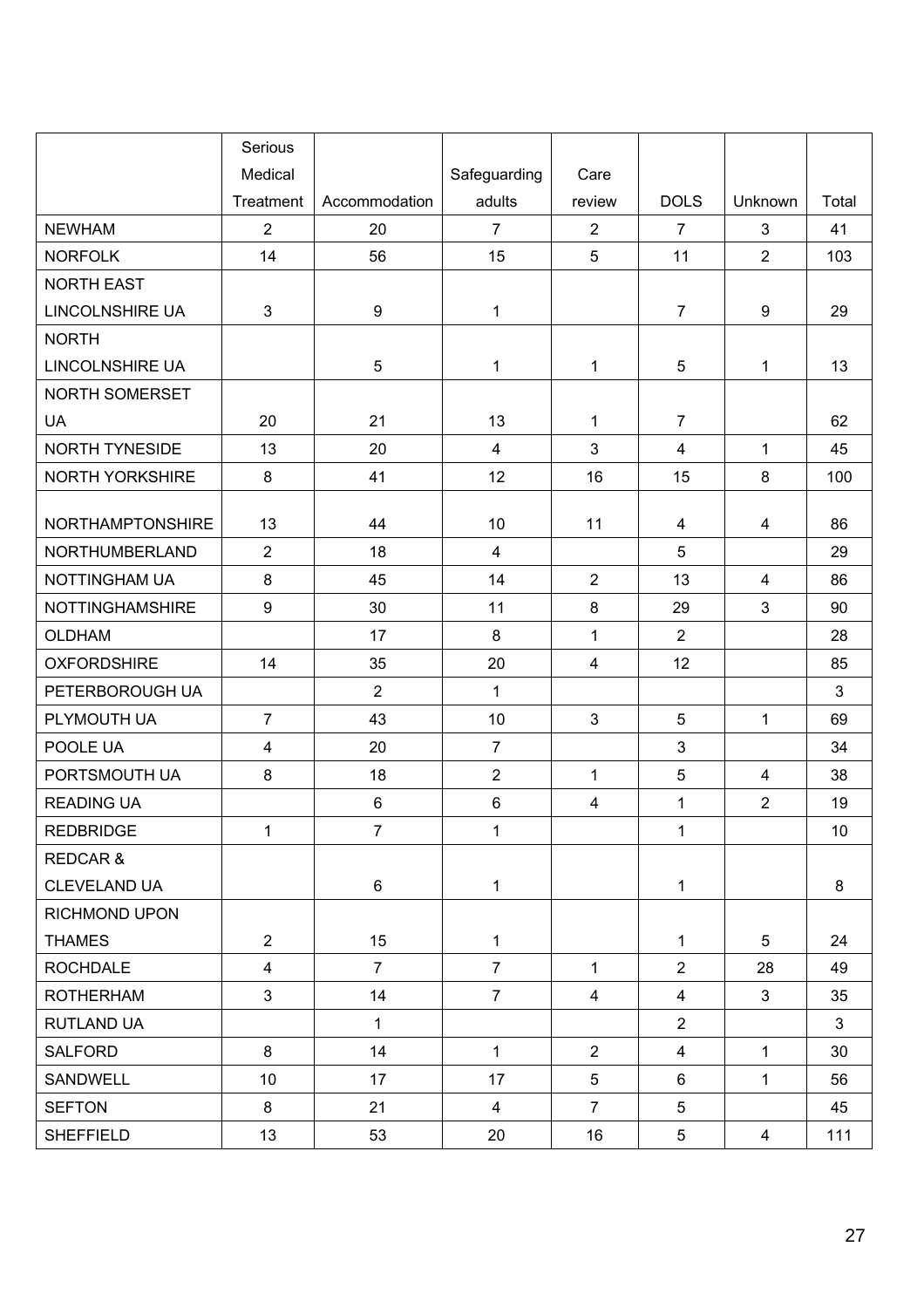|                             | Serious                 |                |                         |                         |                |                |       |
|-----------------------------|-------------------------|----------------|-------------------------|-------------------------|----------------|----------------|-------|
|                             | Medical                 |                | Safeguarding            | Care                    |                |                |       |
|                             | Treatment               | Accommodation  | adults                  | review                  | <b>DOLS</b>    | Unknown        | Total |
| <b>SHROPSHIRE</b>           |                         | $\sqrt{5}$     | $\overline{4}$          | 3                       | $\overline{4}$ | 1              | 17    |
| <b>SLOUGH UA</b>            | $\mathbf 1$             | $\overline{2}$ | $\overline{4}$          | 3                       | 3              | 1              | 14    |
| <b>SOLIHULL</b>             | $\overline{\mathbf{4}}$ | 16             | $\mathbf{3}$            | $\overline{2}$          | 5              | $\mathbf{1}$   | 31    |
| <b>SOMERSET</b>             | 9                       | 34             | 17                      | $\overline{7}$          | 10             | $\overline{2}$ | 79    |
| SOUTHEND                    | $\overline{2}$          | 12             | 9                       | $\mathbf{1}$            | 5              | $\mathbf 0$    | 29    |
| <b>SOUTH</b>                |                         |                |                         |                         |                |                |       |
| <b>GLOUCESTERSHIRE</b>      |                         |                |                         |                         |                |                |       |
| <b>UA</b>                   | 13                      | 11             | 4                       | $\mathbf{1}$            | 8              |                | 37    |
| SOUTH TYNESIDE              | $\overline{2}$          | 22             | $\boldsymbol{9}$        | 9                       | 8              | $\mathbf{1}$   | 51    |
| SOUTHAMPTON UA              | 21                      | 33             | $\mathbf{1}$            |                         | 16             | $\overline{2}$ | 73    |
| <b>SOUTHWARK</b>            | $\overline{4}$          | 17             | 9                       |                         | 15             |                | 45    |
| <b>ST HELENS</b>            | $\mathbf{1}$            | 3              | $\mathbf 1$             |                         | $\mathfrak{S}$ |                | 8     |
| <b>STAFFORDSHIRE</b>        | $\overline{\mathbf{4}}$ | 33             | 14                      | $6\phantom{a}$          | 17             | $\overline{2}$ | 76    |
| <b>STOCKPORT</b>            | 5                       | 32             | 5                       | $\overline{\mathbf{4}}$ | $\overline{2}$ | $\mathbf{1}$   | 49    |
| <b>STOCKTON ON TEES</b>     |                         |                |                         |                         |                |                |       |
| <b>UA</b>                   | 5                       | $\mathbf{3}$   | $\mathbf{3}$            | 4                       | 1              |                | 16    |
|                             |                         |                |                         |                         |                |                |       |
| STOKE-ON-TRENT UA           | 20                      | 15             | 10                      | $\overline{2}$          | 13             | 5              | 65    |
| <b>SUFFOLK</b>              | 22                      | 76             | 26                      | 51                      | 14             | 1              | 190   |
| SUNDERLAND                  | 6                       | 28             | $\overline{7}$          | $\overline{7}$          | $\mathbf{1}$   | 8              | 57    |
| <b>SURREY</b>               | 81                      | 129            | 13                      | 12                      | 16             | 11             | 262   |
| <b>SUTTON</b>               | 5                       | 28             | 9                       | $\overline{4}$          | 1              | $\overline{2}$ | 49    |
| SWINDON UA                  | $\mathbf 1$             | 14             | $\overline{\mathbf{4}}$ | $\mathbf{3}$            | $\overline{7}$ | $\overline{2}$ | 31    |
| <b>TAMESIDE</b>             | 8                       | 15             | 5                       | 9                       |                |                | 37    |
| <b>TELFORD &amp; WREKIN</b> |                         |                |                         |                         |                |                |       |
| <b>UA</b>                   | $\mathbf{3}$            | 5              | $\mathbf{3}$            |                         | $\mathbf{3}$   | $\mathbf{1}$   | 15    |
| THURROCK UA                 |                         | 9              | $\overline{7}$          | $\mathbf{1}$            | $\overline{2}$ |                | 19    |
| <b>TORBAY UA</b>            | 8                       | 27             | 6                       | $\overline{7}$          |                | $\mathbf{1}$   | 49    |
| <b>TOWER HAMLETS</b>        | 14                      | 33             | 2 <sup>1</sup>          | $\mathbf 1$             | 13             | $\mathbf{1}$   | 64    |
| <b>TRAFFORD</b>             |                         | 19             | $\mathbf{1}$            | $\mathbf{1}$            | $\overline{2}$ |                | 23    |
| <b>WAKEFIELD</b>            | 15                      | 24             | 28                      | $\mathbf{1}$            | 6              | 9              | 83    |
| <b>WALSALL</b>              | $\overline{7}$          | 18             | 10 <sup>°</sup>         | $\overline{2}$          | 3              | $\overline{4}$ | 44    |
| <b>WALTHAM FOREST</b>       | $\overline{4}$          | 36             | 11                      | 5                       | 15             | $\mathbf{1}$   | 72    |
| <b>WANDSWORTH</b>           | 3 <sup>1</sup>          | 46             | 16                      | $\mathbf{1}$            | $\overline{7}$ | 2 <sup>1</sup> | 75    |